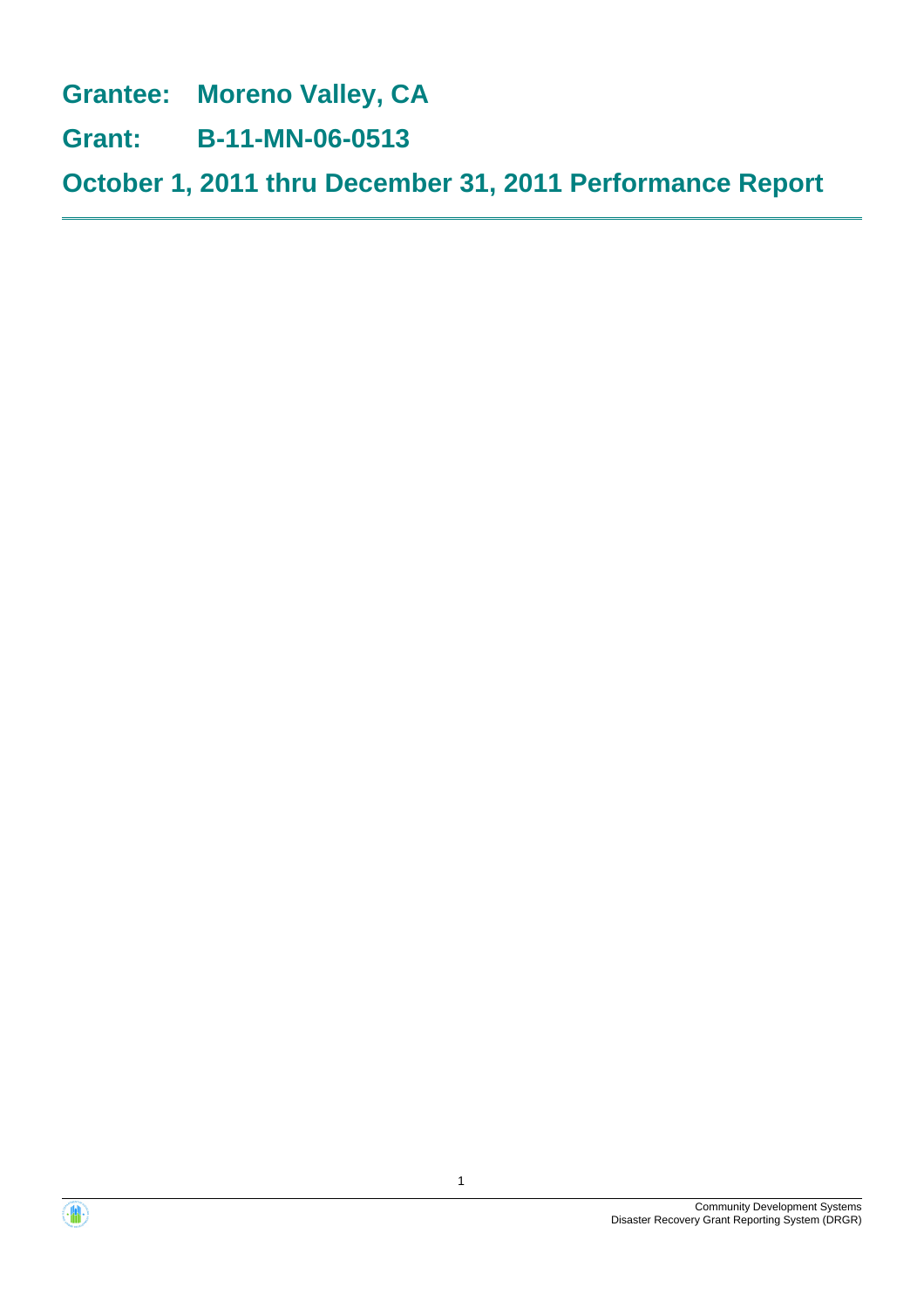### **Grant Number:**

B-11-MN-06-0513

**Grantee Name:** Moreno Valley, CA

**Grant Amount:** \$3,687,789.00

**Estimated PI/RL Funds:** \$0.00

**Total Budget:** \$3,687,789.00

### **Disasters:**

#### **Declaration Number**

No Disasters Found

### **Narratives**

#### **Summary of Distribution and Uses of NSP Funds:**

The Housing and Economic Recovery Act of 2008 established the following eligible uses:

03/10/2014

Active

**Contract End Date:**

• Establishment of financing mechanisms for the purchase and redevelopment of foreclosed upon homes and residential properties,

including such as mechanisms as soft-seconds, loan loss reserves, and shared-equity loans for low and moderate income homebuyers. • Purchase and rehabilitation of homes and residential properties that have been abandoned or foreclosed upon, in order to sell, rent, or

redevelop, such homes and properties.

• Establishment of land banks for homes that have been foreclosed upon.

- Demolition of blighted structures.
- Redevelopment of demolished or vacant properties.

With these eligible uses in mind, the City of Moreno Valley has identified activities that would best address the needs of the community while meeting the requirements of Section 2301(c)(2) of HERA, as amended by the Dodd-Frank Act. The proposed activities are described below.

The NSP3 grant will fund five primary activities plus Administration:

- 1. Acquisition, Rehabilitation, and Resale in the amount of \$2,669,010;
- 2. Neighborhood Stabilization Homeownership Program (NSHP) in the amount of \$300,000;
- 3. Demolition in the amount of \$50,000;
- 4. Land banking in the amount of \$100,000;
- 5. Redevelop demolished or vacant properties as housing in the amount of \$200,000; and
- 6. Administration in the amount of \$368,779.

NOTE: The City of Moreno Valley is not proposing to include a rental component in the NSP3. The City operated an Acquisition, Rehabilitation, Rental program under the NSP1 grant and found that our real estate market conditions do not support this activity. Purchase prices are low enough and investors are competitively over-bidding property list prices such that NSP acquisitions that require negotiation of a 1% discount are not successful. While the rental program was used to comply with spending requirements for the LH25 population, the City instead proposes to utilize an Acquisition, Rehabilitation, Resale program offering low-cost single family detached or condominium units to households earning up to 50% AMI.

Activity 1- Acquisition/Rehabilitation/Resale (ARR) of Single Family Residential Units

The City of Moreno Valley proposes to dedicate \$2,669,010 (72%) of the NSP3 grant to acquiring foreclosed single-family detached and/or single-family attached (condominium) residence(s) and then rehabilitating and reselling them to income-eligible households of up to 120% AMI. Alternatively, the City may request transfer of Activity 1 funds in the future to Activities 4 or 5, to provide additional funds for land banking and/or redevelopment, as needed.

Under the NSP1 grant, the ARR program is already being used effectively to rehabilitate foreclosed properties in neighborhoods with a Foreclosure Risk Score of 9 or 10 (a score of 10 indicated the highest level of need). As described in Section A above, the City proposes to extend the availability of the ARR program into a few newly targeted neighborhoods now identified as having a high risk of foreclosure. Also, Moreno Valley contains some condominium neighborhoods struggling with excess foreclosure

# **Obligation Date: Award Date:**

Reviewed and Approved **Review by HUD:**

**Grant Status: QPR Contact:** Shanikqua Freeman

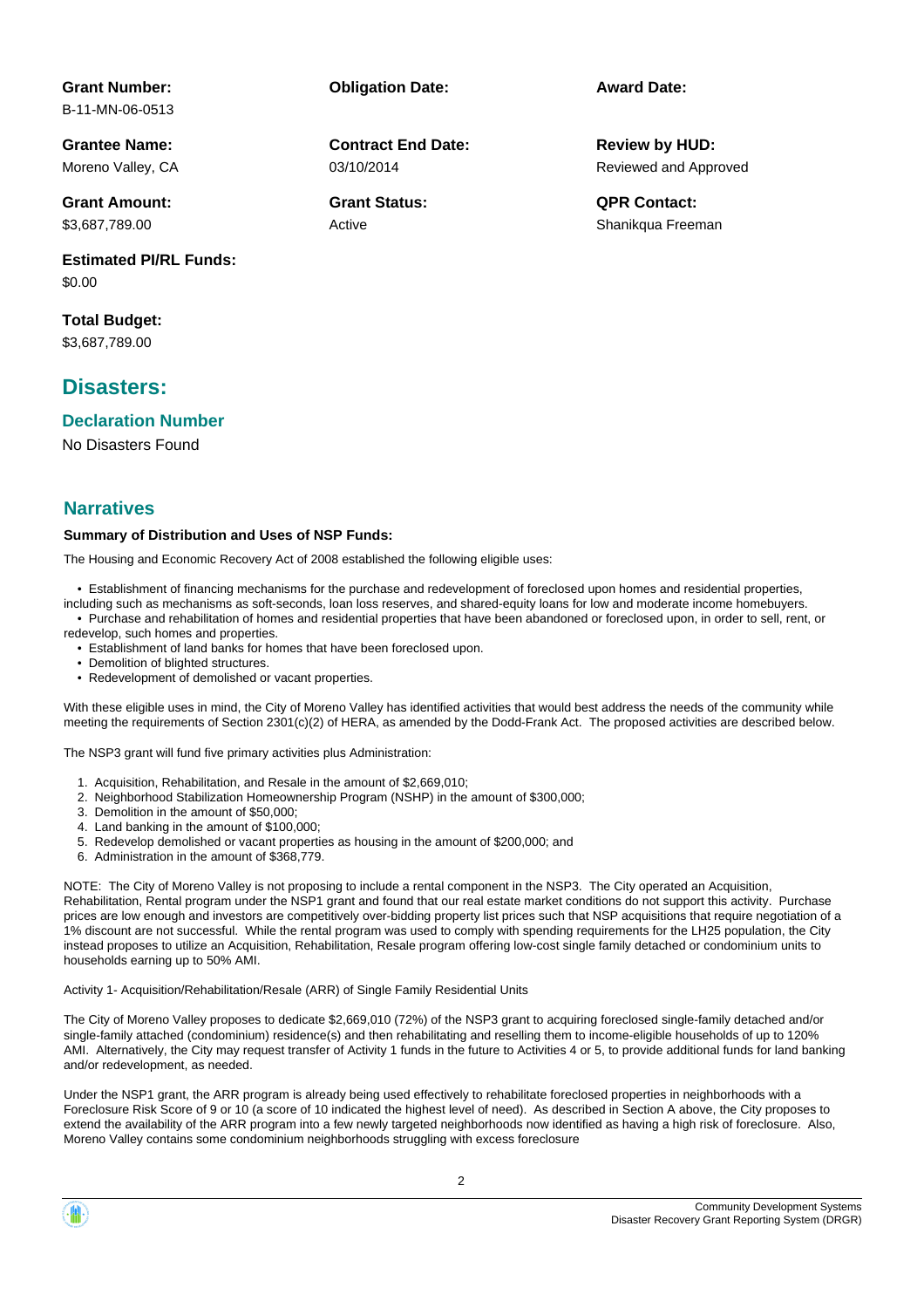#### **Summary of Distribution and Uses of NSP Funds:**

d rental units. Withnadequate owner-occupancy rateFHA financing is not available for familes seto acquire condominium units and these complexes continue to stagnate. In response, the City proposes to include condominium units in the NSP3 ARR activity to reverse the high rental trend and make affordable homeownership available to Moreno Valley residents, including the LH25 population (those earning up to 50% AMI).

Practically, the City of Moreno Valley will partner with several residential development partners make a visible impact on the identified target areas. Properties will be acquired at a minimum discount of 1% below appraised value, in compliance with NSP3 regulations. All ARR NSP3 properties will be rehabilitated. Energy efficient and environmentally-friendly "green" elements will be incorporated into the rehabilitation scopes of work for each property. Prior to resale, the NSP3 properties must pass an inspection by a City building inspector for compliance with the City's Housing Quality Standards.

To comply with NSP3 requirements, the City will to dedicate at least \$921,947 (25%) of the grant to households that earn up to 50% AMI. The City will tailor this component of the ARR activity to increasing homeownership opportunities for income-eligible households by targeting the purchase of single-family attached (condominium) units and/or lower-priced single-family detached units and providing financing assistance to lessen the affordability gap.

Activity- 2: Neighborhood Stabilization Homeownership Program (NSHP)

The City of Moreno Valley will dedicate \$300,000 (8%) of the NSP3 allocation to provide for buyer-driven homeownership for low, middle, and moderate income-eligible homebuyers earning up to 120% area median income (AMI). The funds will be used to provide direct homebuyer acquisition assistance and/or rehabilitation financing. The funds may be used to provide assistance to the homebuyer through down payment, closing costs and/or minor rehabilitation/repair work while incorporating energy-efficient improvements that will provide long-term affordability and increased sustainability. Minor home repair assistance will include interior and exterior repairs and curb appeal improvements. The minor rehabilitation financing component of the activity is designed to help absorb single-family properties in the market that may otherwise not be absorbed due to a homebuyer&rsquos inability to make the necessary repairs because of a lack of resources.

In accordance with NSP3 Guidelines, all properties assisted via the use of NSP3 funds are subject to continued affordability restrictions. As a result, each property assisted under the NSHP activity will be subject to recorded covenants for a 15 year term. The covenants will be used to ensure, to the maximum extent practicable, that the properties remain affordable to families and individuals whose incomes do not exceed 120% AMI . The "soft second" component encourages income-eligible homeowners to remain in the NSP affordable unit. Continued affordability will be ensured via an annual monitoring process to be conducted by City staff. No interest will be charged on the "soft second." However, should the home sell or tran

#### **Summary of Distribution and Uses of NSP Funds:**

sfer before the affordability period is realized, the City will collect a share of the equity on adeclining scale. In other words,if the NSP assisted property is sold or transferred within the covenant period, the City will then be entitled to a share of the gain on sale in addition to the original amount loaned. The gain on sale returned to the City will not exceed the total investment made into the property by the City. The Covenants will remain in effect for the prescribed Covenant Period of 15 years and are not cancelled upon the sale of the property. A subsequent owner of the property will be subject to the recorded Covenant for the remainder of the affordability period.

#### Activity 3- Demolition

The City of Moreno Valley will dedicate \$50,000 (1%) to demolish blighted structures. The funds will be used to acquire and demolish foreclosed and vacant properties that are dilapidated beyond reasonable financial repair, and/or present health and safety hazards. Upon the completion of the demolition, properties will be maintained through the land bank that will be established as one of the eligible NSP3 activities.

Activity 4 - Land Banking

The City of Moreno Valley will dedicate \$100,000 (3%) of the NSP3 grant to assembly, temporary management, and disposal of vacant land after a structure has been demolished. The funds will be used toward the maintenance of the property after a demolition has occurred until new residential construction on the property can take place.

#### Activity 5 - Redevelopment

This activity is for the redevelopment of vacant sites or demolished sites for future development to provide housing to income-eligible households earning up to 120%. The City will focus its redevelopment efforts in Target Areas 1 and 2, as defined above. In addition, the City will leverage the NSP 3 funds with other funding sources (i.e. HOME and RDA Set-Aside funds) to maximize the effectiveness of the activity. The City will partner with various development partners to create affordable homeownership opportunities for income-eligible households earning up to 120% AMI by redeveloping vacant properties held in the City's land bank.

#### **How Fund Use Addresses Market Conditions:**

Moreno Valley's current housing market continues to struggle with excessive numbers of foreclosures: 1,861 are currently in the foreclosure process plus more than 850 are already bank-owned. In general, homes are not available for sale unless they are bank-owned or the owner is seeking a short-sale. According to the Multiple Listing Service (MLS), more than 250 single family homes and more than 45 condominiums are currently for sale in Moreno Valley.



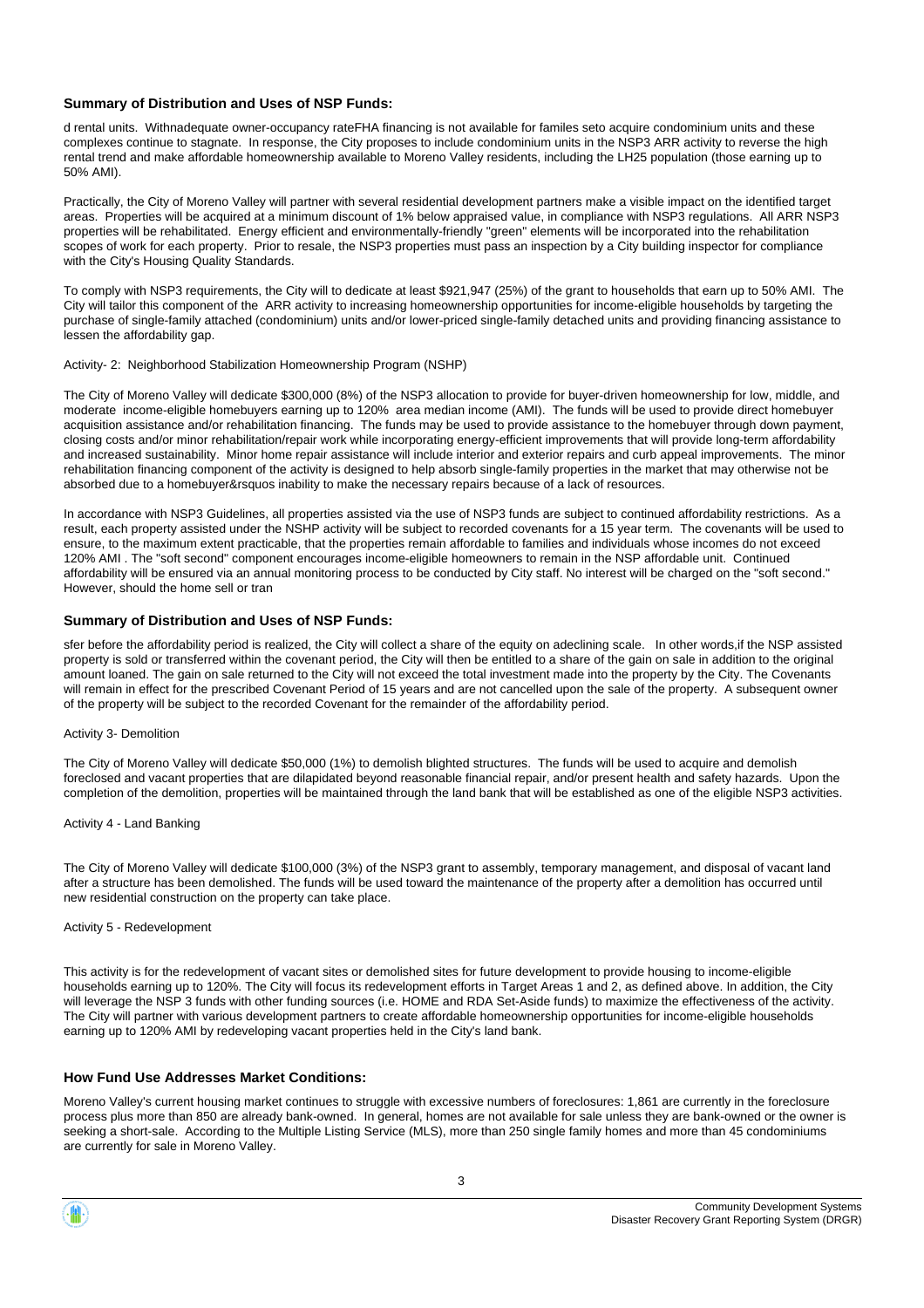Though prices have dropped more than 44%, home sale pricing seems to have stabilized somewhat. Over the last year, the median resale price for single-family homes rose just 2% (or \$3,681) to \$160,208 in December 2010. Sales numbers show strong interest in Moreno Valley's market as investors compete to purchase prospective rental or rehabilitation/resale properties. However, owner-occupant home purchasing remains sluggish and pockets of Moreno Valley continue to experience price declines. Under the City's NSP1 grant, some ARR homes have required resale price reductions after properties sat on the market for extended periods, to encourage purchase by owner-occupant homebuyers.

#### **Ensuring Continued Affordability:**

The City of Moreno Valley is committed to maintaining affordability for its NSP3 assisted housing.

NSP activities using the 25% allocated for households earning up to 50% area median income (LH25) will target efforts to increasing homeownership opportunities within this income level. Given the shift in the real estate market, the City of Moreno Valley will make a focused effort to acquire single-family attached units. Many of the condominium projects in the City have experienced increased foreclosure rates. As a result, the pricing for the available units has become extremely competitive. With competitive pricing and financial assistance to bridge the affordability gap, increased opportunities for individuals and/or families earning up to 50% area median income have become evident. The units will be subject to 15-year affordability covenants that run with the unit, which means subsequent owners will be subject to the covenants until the expiration of the 15-year affordability period.

All NSP3 single family home purchase activities involving assistance to households earning up to 120% of area median income (LMMH) will be subject to the affordability period of 15 years. Should the household sell or transfer the property before the affordability period is complete, the City will collect a share of the increased equity. In other words, if the NSP-assisted property is sold of transferred within the 15-year affordability, the City will be entitled to a share of the gain on sale in addition to the principal amount loaned. The funds returned to the City on the sale of the unit will be considered program income and will be recycled back into the appropriate account to fund additional NSP projects.

#### **Definition of Blighted Structure:**

A structure is blighted when it exhibits objectively determinable signs of deterioration sufficient to constitute a threat to human health, safety, and public welfare. The California legislative definition of blight is found in the Health and Safety Code Sections 33030 and 33031. In sum, the definition describes two basic areas of blight: physical and economic.

Subdivision (a) of section 33031 describes the physical conditions that cause blight as follows:

 • Buildings in which it is unsafe or unhealthy for persons to live or work. These conditions can be caused by serious building code violations, dilapidation and deterioration, defective design or physical construction, faulty or inadequate utilities, or other similar factors;

 • Factors that prevent or substantially hinder the economically viable use or capacity of buildings or lots. This condition can be caused by a substandard design, inadequate size given present standards and market conditions, lack of parking, or other similar factors;

 • Adjacent or nearby uses that are incompatible with each other and that prevent the economic development of those parcels or other portions of the project area; and

 • The existence of subdivided lots of irregular form and shape and inadequate size for proper usefulness and development that are in multiple ownership.

Subdivision (b) of section 33031 describes the economic conditions that cause blight as:

 • Depreciated or stagnant property values or impaired investments, including, but not necessarily limited to, those properties containing hazardous wastes that require the use of agency authority as specified in Article 12.5 (commencing with 33459), discussed in chapter 6, entitled Environmental Issues;

 • Abnormally high business vacancies, abnormally low lease rates, high turnover rates, abandoned buildings, or excessive vacant lots within an area developed for urban use and served by utilities;

 • A lack of necessary commercial facilities that are normally found in neighborhoods, including grocery stores, drugstores and banks, and other lending institutions;

 • Residential overcrowding or an excess of bars, liquor stores, or other businesses that cater exclusively to adults that has led to problems of public safety and welfare; and

• A high crime rate that constitutes a serious threat to the public safety and welfare.

#### **Definition of Affordable Rents:**

"Affordable Rents" means a rental housing cost not in excess of that which may be charged the applicable eligible person or family pursuant to Section 50053 of the California Health and Safety Code. No rental activities are currently proposed under the NSP3.

#### **Housing Rehabilitation/New Construction Standards:**

The City has Housing Quality Standards (HQS) created to conform to the Department of Housing and Urban Quality Standards, in addition to applicable municipal laws, Codes, and Building Code Standards.

The HQS covers six essential areas of construction:

- 1. Physical and/or Environmental Improvements;
- 2. Structural-Exterior Building Improvements and Finishes;
- 3. Building Interior;
- 4. Plumbing;
- 5. Electrical; and

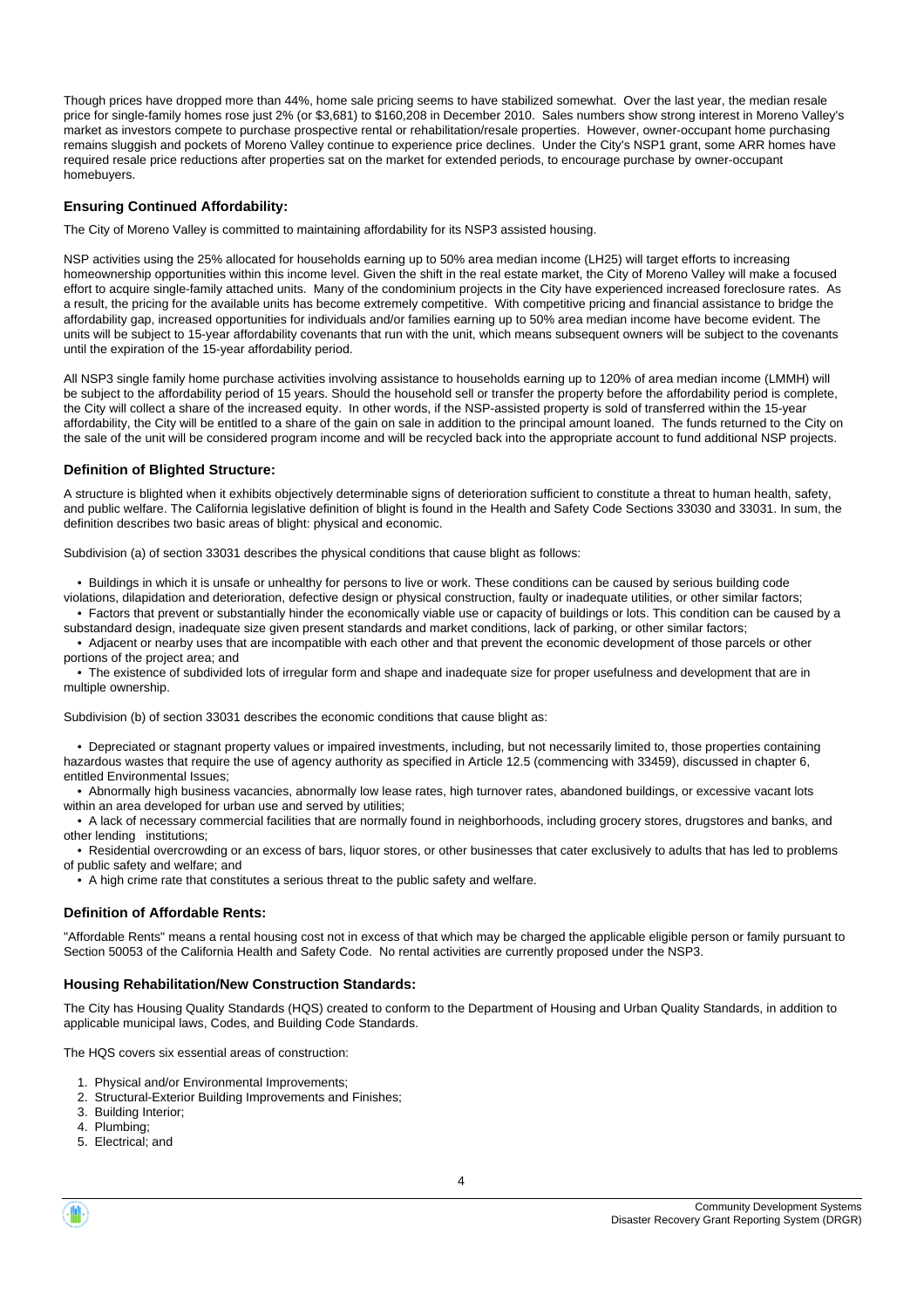#### 6. Mechanical.

For NSP3 properties in particular, the City&rsquos HQS will be revised to include energy efficient and environmentally-friendly "green" requirements for incorporation into the rehabilitation scope of work for each property.

Within the HQS, the City has outlined the minimum requirements that each NSP assisted housing unit must meet prior to occupancy by the eligible participant(s). The City's NSP3 building inspector reviews proposed scopes of work for each NSP3 property and makes revisions in compliance with the HQS. If upon inspection, it is found that a unit does not meet the standards, occupancy will be deferred until the unit does meet the standards (i.e., after repair and successful re-inspection of the unit).

#### **Vicinity Hiring:**

The City of Moreno Valley will incorporate local hiring requirements into the Participation Agreements to be executed by the Development Partners selected for NSP3 implementation. The City, shall to the maximum extent feasible, provide for the hiring of employees who reside in Moreno Valley. The City will monitor Development Partner compliance through collection of Section 3 reporting data.

#### **Procedures for Preferences for Affordable Rental Dev.:**

"Affordable Rents" means a rental housing cost not in excess of that which may be charged the applicable eligible person or family pursuant to Section 50053 of the California Health and Safety Code. No rental activities are currently proposed under the NSP3.

#### **Grantee Contact Information:**

Michelle Patterson, Redevelopmenet and Neighborhood Programs Administrator 14177 Frederick St., Moreno Valley, CA 92553 951-413-3450 MicheleP@moval.org Shanikqua Freeman, Housing Program Coordinator (951) 413-3445 shanikquaf@moval.org

| <b>Overall</b>                                 | <b>This Report Period</b> | <b>To Date</b> |
|------------------------------------------------|---------------------------|----------------|
| <b>Total Projected Budget from All Sources</b> | N/A                       | \$5,187,789.00 |
| <b>Total Budget</b>                            | \$0.00                    | \$3,687,789.00 |
| <b>Total Obligated</b>                         | \$0.00                    | \$0.00         |
| <b>Total Funds Drawdown</b>                    | \$0.00                    | \$0.00         |
| <b>Program Funds Drawdown</b>                  | \$0.00                    | \$0.00         |
| <b>Program Income Drawdown</b>                 | \$0.00                    | \$0.00         |
| <b>Program Income Received</b>                 | \$0.00                    | \$0.00         |
| <b>Total Funds Expended</b>                    | \$0.00                    | \$0.00         |
| <b>Match Contributed</b>                       | \$0.00                    | \$0.00         |



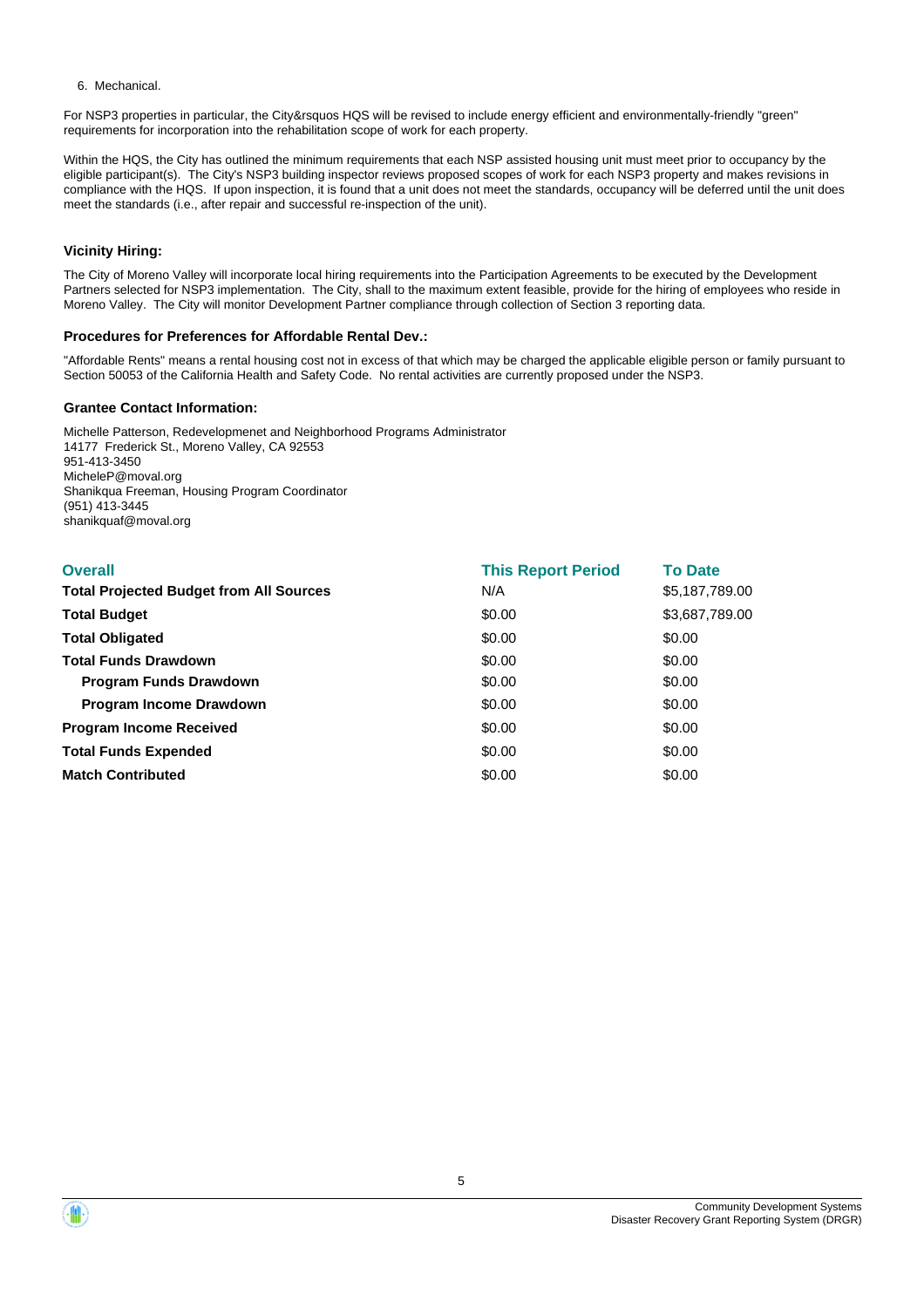# **Progress Toward Required Numeric Targets**

| <b>Requirement</b>                            | <b>Required</b> | <b>To Date</b> |
|-----------------------------------------------|-----------------|----------------|
| <b>Overall Benefit Percentage (Projected)</b> |                 | $0.00\%$       |
| <b>Overall Benefit Percentage (Actual)</b>    |                 | $0.00\%$       |
| <b>Minimum Non-Federal Match</b>              | \$0.00          | \$0.00         |
| <b>Limit on Public Services</b>               | \$553,168.35    | \$0.00         |
| Limit on Admin/Planning                       | \$368,778.90    | \$0.00         |
| <b>Limit on State Admin</b>                   | \$0.00          | \$0.00         |

# **Progress Toward Activity Type Targets**

| <b>Activity Type</b>  | <b>Target</b> | <b>Actual</b> |
|-----------------------|---------------|---------------|
| <b>Administration</b> | \$368,778.90  | \$368,779.00  |

# **Progress Toward National Objective Targets**

| <b>National Objective</b>     | <b>Target</b> | <b>Actual</b> |
|-------------------------------|---------------|---------------|
| NSP Only - LH - 25% Set-Aside | \$921,947,25  | \$921,947.00  |

# **Overall Progress Narrative:**

NSP 3- 4th Quarter (October 1 to December 31, 2011)

#### ADMINISTRATION

During this reporting period staff has completed the following tasks:

 • Staff is planning to begin the implementation of the NSP3 Program end of 1stQuarter 2012. Staff begun planning/drafting the RFQ for the procurement of partners to assist with NSP 3 activities. There are no additional activities to report this reporting period.

# **Project Summary**

| <b>Project #, Project Title</b>    | <b>This Report Period</b>               | <b>To Date</b>                          |                                         |
|------------------------------------|-----------------------------------------|-----------------------------------------|-----------------------------------------|
|                                    | <b>Program Funds</b><br><b>Drawdown</b> | <b>Project Funds</b><br><b>Budgeted</b> | <b>Program Funds</b><br><b>Drawdown</b> |
| NSP-Admin., Administration         | \$0.00                                  | \$368,779.00                            | \$0.00                                  |
| NSP3-1, Acquisition/Rehabilitation | \$0.00                                  | \$2,669,010.00                          | \$0.00                                  |
| NSP3-2, Financing Mechanism        | \$0.00                                  | \$300,000,00                            | \$0.00                                  |
| NSP3-3, Demolition                 | \$0.00                                  | \$50,000.00                             | \$0.00                                  |
| NSP3-4, Land Banking               | \$0.00                                  | \$100,000,00                            | \$0.00                                  |
| NSP3-5, Redevelopment              | \$0.00                                  | \$200,000,00                            | \$0.00                                  |

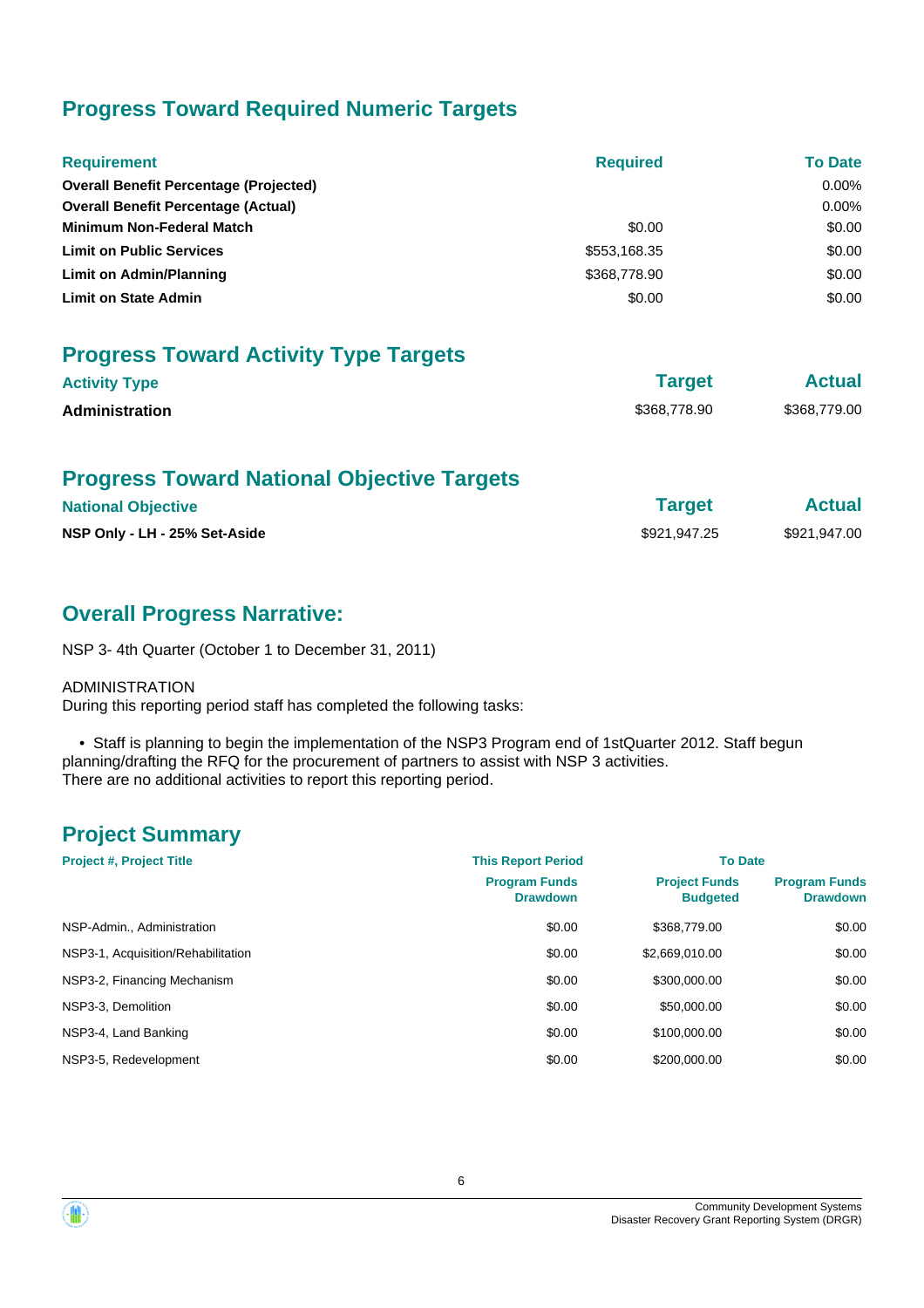# **Activities**

#### **Grantee Activity Number: NSP3-1 (LH25) Activity Title: Acquisition/Rehabilitation/Resale (LH25)**

| <b>Activitiy Category:</b>   | <b>Activity Status:</b>                    |
|------------------------------|--------------------------------------------|
| Acquisition - general        | Under Way                                  |
| <b>Project Number:</b>       | <b>Project Title:</b>                      |
| <b>NSP3-1</b>                | Acquisition/Rehabilitation                 |
| <b>Projected Start Date:</b> | <b>Projected End Date:</b>                 |
| 03/07/2011                   | 03/07/2014                                 |
| <b>Benefit Type:</b>         | <b>Completed Activity Actual End Date:</b> |
| Direct (HouseHold)           | 12/31/2011                                 |
| <b>National Objective:</b>   | <b>Responsible Organization:</b>           |

NSP Only - LH - 25% Set-Aside **City of Moreno Valley, Economic Development Department** 

| <b>Overall</b>                                         | Oct 1 thru Dec 31, 2011 | <b>To Date</b> |
|--------------------------------------------------------|-------------------------|----------------|
| <b>Total Projected Budget from All Sources</b>         | N/A                     | \$921,947.00   |
| <b>Total Budget</b>                                    | \$0.00                  | \$921,947.00   |
| <b>Total Obligated</b>                                 | \$0.00                  | \$0.00         |
| <b>Total Funds Drawdown</b>                            | \$0.00                  | \$0.00         |
| <b>Program Funds Drawdown</b>                          | \$0.00                  | \$0.00         |
| <b>Program Income Drawdown</b>                         | \$0.00                  | \$0.00         |
| <b>Program Income Received</b>                         | \$0.00                  | \$0.00         |
| <b>Total Funds Expended</b>                            | \$0.00                  | \$0.00         |
| City of Moreno Valley, Economic Development Department | \$0.00                  | \$0.00         |
| <b>Match Contributed</b>                               | \$0.00                  | \$0.00         |

### **Activity Description:**

This activity will provide for acquisition, rehabilitation, and resale of foreclosed, vacant, and abandoned single family attached and detached homes by the City in cooperation with residential development partners. The homes will be acquired at a minimum discount of 1% off the appraised value. The homes will be rehabilitated and re-sold to qualified owner-occupant home buyers &ndash targeting families earning up to 50% AMI (LH25 population).

Homebuyers will be required to execute an affordable housing agreement that restricts their ability to resell to households in the same income category (i.e., 50% AMI). Moreno Valley's affordable housing agreements are structured to run with the property for 15 years. The City estimates subsidizing ARR transactions at an average amount of \$50,000 per LH25 property. No interest will be charged to the homebuyer for this subsidy. However, to encourage continued owner-occupancy, the City's affordable housing agreement requires payment of a share of the gain on sale (equity share) if the homebuyer sells, transfers, or ceases to occupy the property prior to the expiration of the 15-year affordability period. The gain of sale returned to the City will not exceed the total investment made into the property by the city.

### **Location Description:**

To ensure that NSP3 funds will be utilized to address foreclosures in areas of greatest need, Moreno Valley proposes to implement the ARR activity in the Target Areas described in Section A of the Action Plan and restated below (all proposed areas have a HUD Foreclosure Risk Score of "20"):

 • Target Area 1: Bounded by Sunnymead Blvd., Frederick St., Dracaea Ave., and Graham St., this area was determined ineligible by HUD for NSP1 funds but now has an NSP3 Risk Score of 20.

7



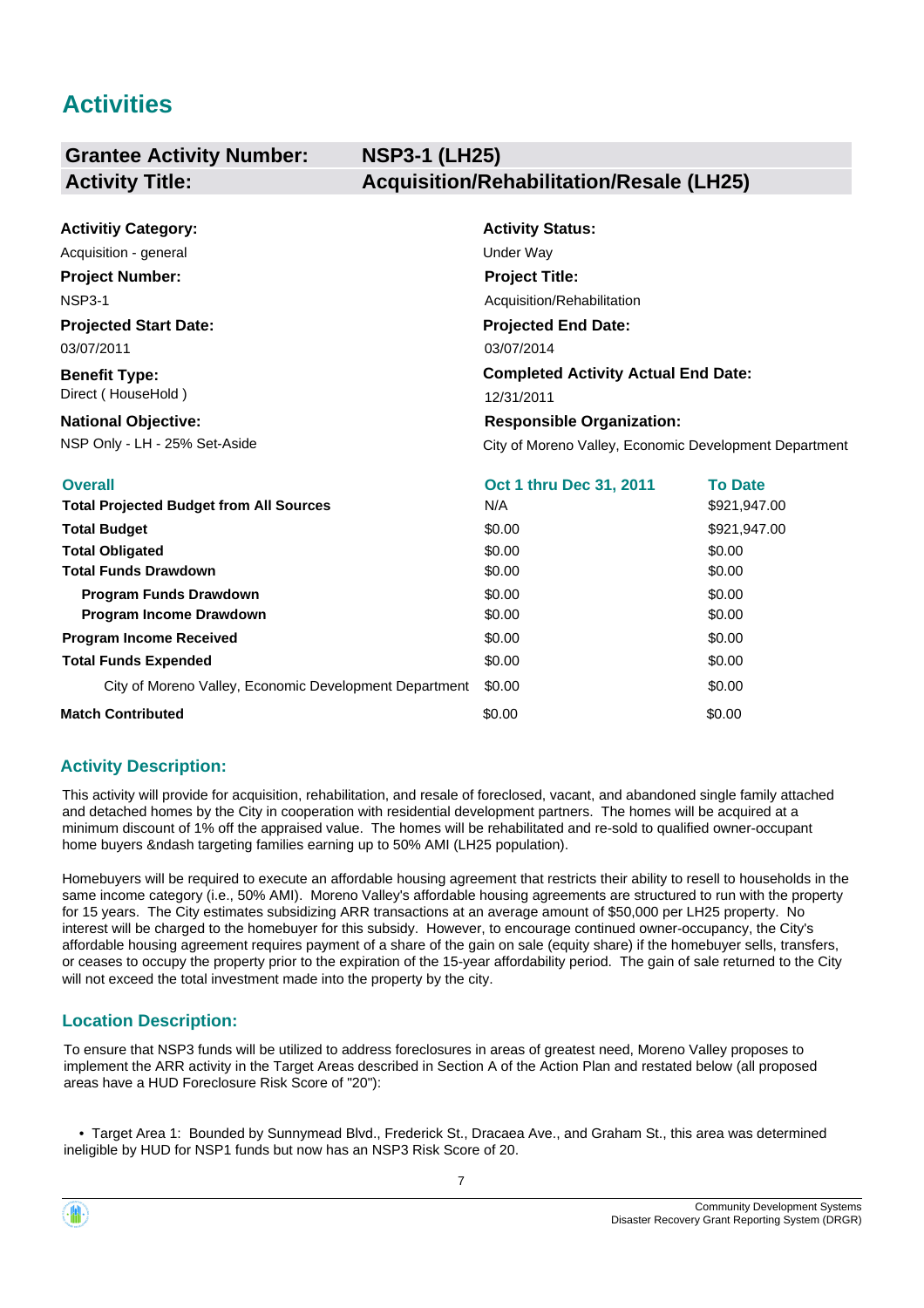• Target Area 2: AMENDED TO INCLUDE THE AREA BOUNDED BY EUCALYPTUS AVE., KITCHING ST., COTTONWOOD AVE., AND MORRISON ST., this area was determined ineligible by HUD for NSP1 funds but now has an NSP3 Risk Score of 20.

 • Target Area 3: Condominiums at Iris Ave. and Lasselle St. This Target Area remains eligible for NSP1. However, approved NSP1 activities do not address the needs of condominium neighborhoods. This target area has an NSP3 Risk Score of 20.

 • Target Area 4: Condominiums at Moreno Beach Dr. and JFK Dr. Half of this Target Area remains eligible for NSP1. However, the additional area expands the opportunities to address the needs of condominium neighborhoods. This target area has an NSP3 Risk Score of 20.

 • Target Area 5: Condominiums at Perris Blvd. and Hemlock Ave. This Target Area remains eligible for NSP1. However, approved NSP1 activities do not address the needs of condominium neighborhoods. This target area has an NSP3 Risk Score of 20.

Please see Attachment 2 of Action Plan - NSP3 Mapping Tool maps and Planning Data reports for details about the proposed NSP3 Target Areas.

#### **Activity Progress Narrative:**

No activity to report this period. City staff is preparing to begin implementation of the program March 2012.

### **Accomplishments Performance Measures**

**No Accomplishments Performance Measures found.**

### **Beneficiaries Performance Measures**

**No Beneficiaries Performance Measures found.**

### **Activity Locations**

**No Activity Locations found.**

### **Other Funding Sources Budgeted - Detail**

### **No Other Match Funding Sources Found**

No Other Funding Sources Found **Other Funding Sources Amount Amount Amount Amount Amount Amount Amount** Total Other Funding Sources

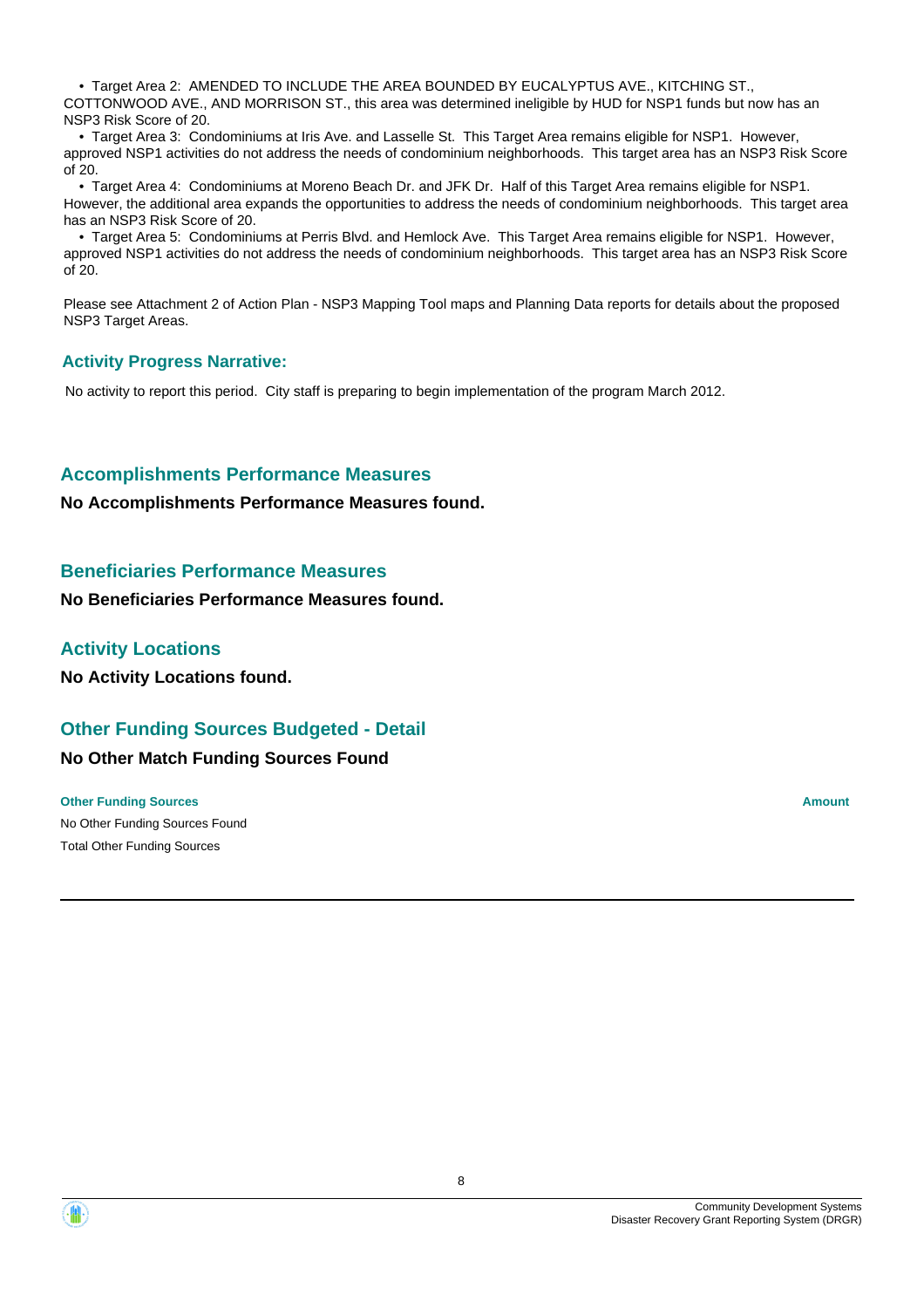| <b>Activitiy Category:</b>                     | <b>Activity Status:</b>                                |                |
|------------------------------------------------|--------------------------------------------------------|----------------|
| Acquisition - general                          | Under Way                                              |                |
| <b>Project Number:</b>                         | <b>Project Title:</b>                                  |                |
| <b>NSP3-1</b>                                  | Acquisition/Rehabilitation                             |                |
| <b>Projected Start Date:</b>                   | <b>Projected End Date:</b>                             |                |
| 03/07/2011                                     | 03/07/2014                                             |                |
| <b>Benefit Type:</b><br>Direct (HouseHold)     | <b>Completed Activity Actual End Date:</b>             |                |
| <b>National Objective:</b>                     | <b>Responsible Organization:</b>                       |                |
| NSP Only - LMMI                                | City of Moreno Valley, Economic Development Department |                |
| <b>Overall</b>                                 | Oct 1 thru Dec 31, 2011                                | <b>To Date</b> |
| <b>Total Projected Budget from All Sources</b> | N/A                                                    | \$1,747,063.00 |

| <b>Total Projected Budget from All Sources</b>         | N/A    | \$1,747,063.00 |
|--------------------------------------------------------|--------|----------------|
| <b>Total Budget</b>                                    | \$0.00 | \$1,747,063.00 |
| <b>Total Obligated</b>                                 | \$0.00 | \$0.00         |
| <b>Total Funds Drawdown</b>                            | \$0.00 | \$0.00         |
| <b>Program Funds Drawdown</b>                          | \$0.00 | \$0.00         |
| Program Income Drawdown                                | \$0.00 | \$0.00         |
| <b>Program Income Received</b>                         | \$0.00 | \$0.00         |
| <b>Total Funds Expended</b>                            | \$0.00 | \$0.00         |
| City of Moreno Valley, Economic Development Department | \$0.00 | \$0.00         |
| <b>Match Contributed</b>                               | \$0.00 | \$0.00         |

### **Activity Description:**

This activity will provide for acquisition, rehabilitation, and resale of foreclosed, vacant, and abandoned single family attached and detached homes by the City in cooperation with residential development partners. The homes will be acquired at a minimum discount of 1% off the appraised value. The homes will be rehabilitated and re-sold to qualified owner-occupant home buyers &ndash targeting families earning up to 120% AMI (LMMH population).

Homebuyers will be required to execute an affordable housing agreement that restricts their ability to resell to households in the same income category (i.e., 120% AMI). Moreno Valley's affordable housing agreements are structured to run with the property for 15 years. The City estimates subsidizing ARR transactions at an average amount of \$36,000 per LMMH property. No interest will be charged to the homebuyer for this subsidy. However, to encourage continued owner-occupancy, the City's affordable housing agreement requires payment of a share of the gain on sale (equity share) if the homebuyer sells, transfers, or ceases to occupy the property prior to the expiration of the 15-year affordability period. The gain of sale returned to the City will not exceed the total investment made into the property by the city.

### **Location Description:**

To ensure that NSP3 funds will be utilized to address foreclosures in areas of greatest need, Moreno Valley proposes to implement the ARR activity in the Target Areas described in Section A of teh Action Plan and restated below (all proposed areas have a HUD Foreclosure Risk Score of "20"):

 • Target Area 1: Bounded by Sunnymead Blvd., Frederick St., Dracaea Ave., and Graham St., this area was determined ineligible by HUD for NSP1 funds but now has an NSP3 Risk Score of 20.

 • Target Area 2: AMENDED TO INCLUDE THE AREA BOUNDED BY EUCALYPTUS AVE., KITCHING ST., COTTONWOOD AVE., AND MORRISON ST., this area was determined ineligible by HUD for NSP1 funds but now has an NSP3 Risk Score of 20.

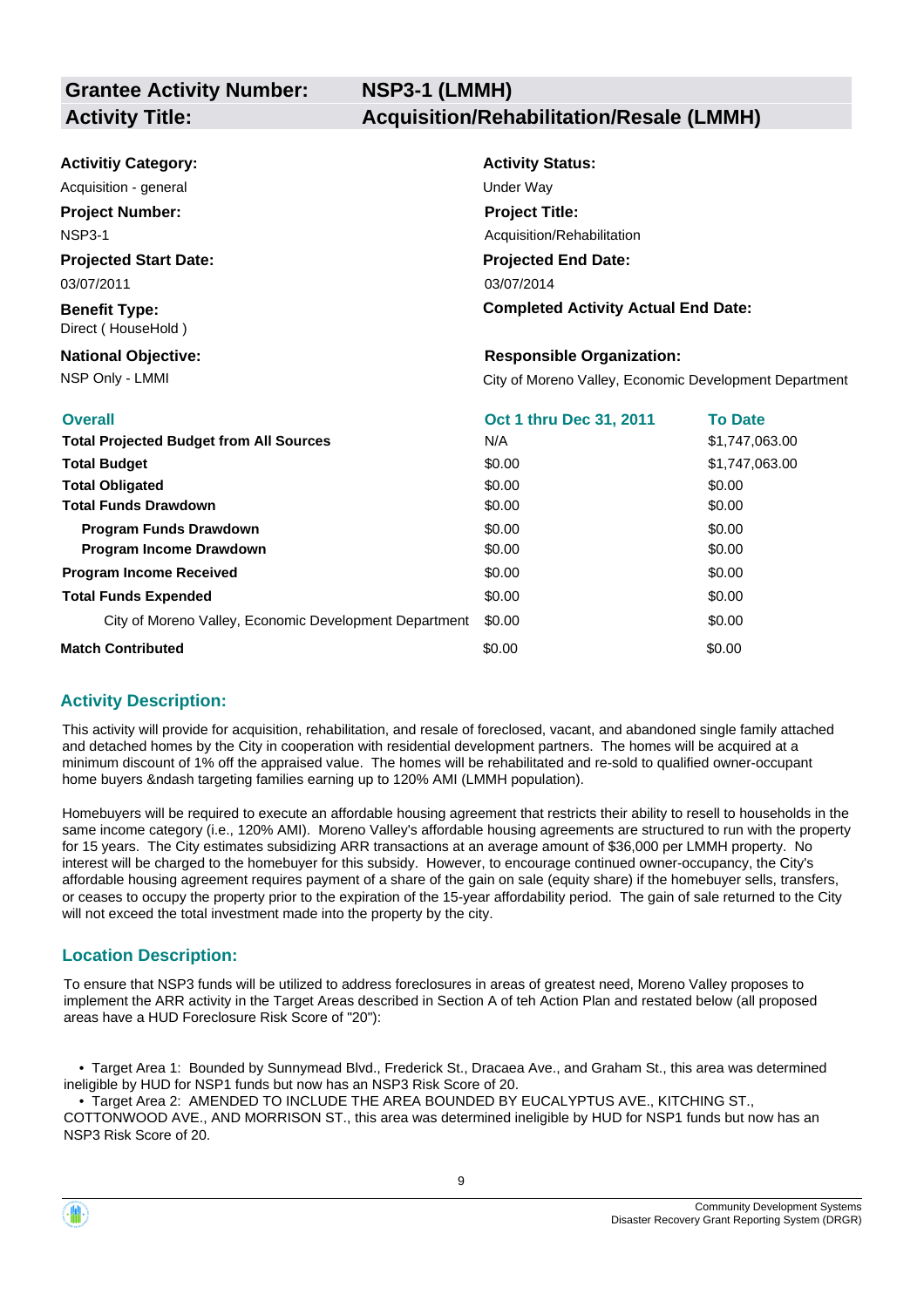• Target Area 3: Condominiums at Iris Ave. and Lasselle St. This Target Area remains eligible for NSP1. However, approved NSP1 activities do not address the needs of condominium neighborhoods. This target area has an NSP3 Risk Score of 20.

 • Target Area 4: Condominiums at Moreno Beach Dr. and JFK Dr. Half of this Target Area remains eligible for NSP1. However, the additional area expands the opportunities to address the needs of condominium neighborhoods. This target area has an NSP3 Risk Score of 20.

 • Target Area 5: Condominiums at Perris Blvd. and Hemlock Ave. This Target Area remains eligible for NSP1. However, approved NSP1 activities do not address the needs of condominium neighborhoods. This target area has an NSP3 Risk Score of 20.

Please see Attachment 2 of the Action Plan - NSP3 Mapping Tool maps and Planning Data reports for details about the proposed NSP3 Target Areas.

### **Activity Progress Narrative:**

No activity to report this quarter. The implementation of the program will commence March 2012.

### **Accomplishments Performance Measures**

#### **No Accomplishments Performance Measures found.**

#### **Beneficiaries Performance Measures**

**No Beneficiaries Performance Measures found.**

#### **Activity Locations**

**No Activity Locations found.**

### **Other Funding Sources Budgeted - Detail**

#### **No Other Match Funding Sources Found**

| <b>Other Funding Sources</b>         | <b>Amount</b> |
|--------------------------------------|---------------|
| Redevelopment Agency Set-Aside Funds | \$0.00        |
| <b>Total Other Funding Sources</b>   | \$0.00        |

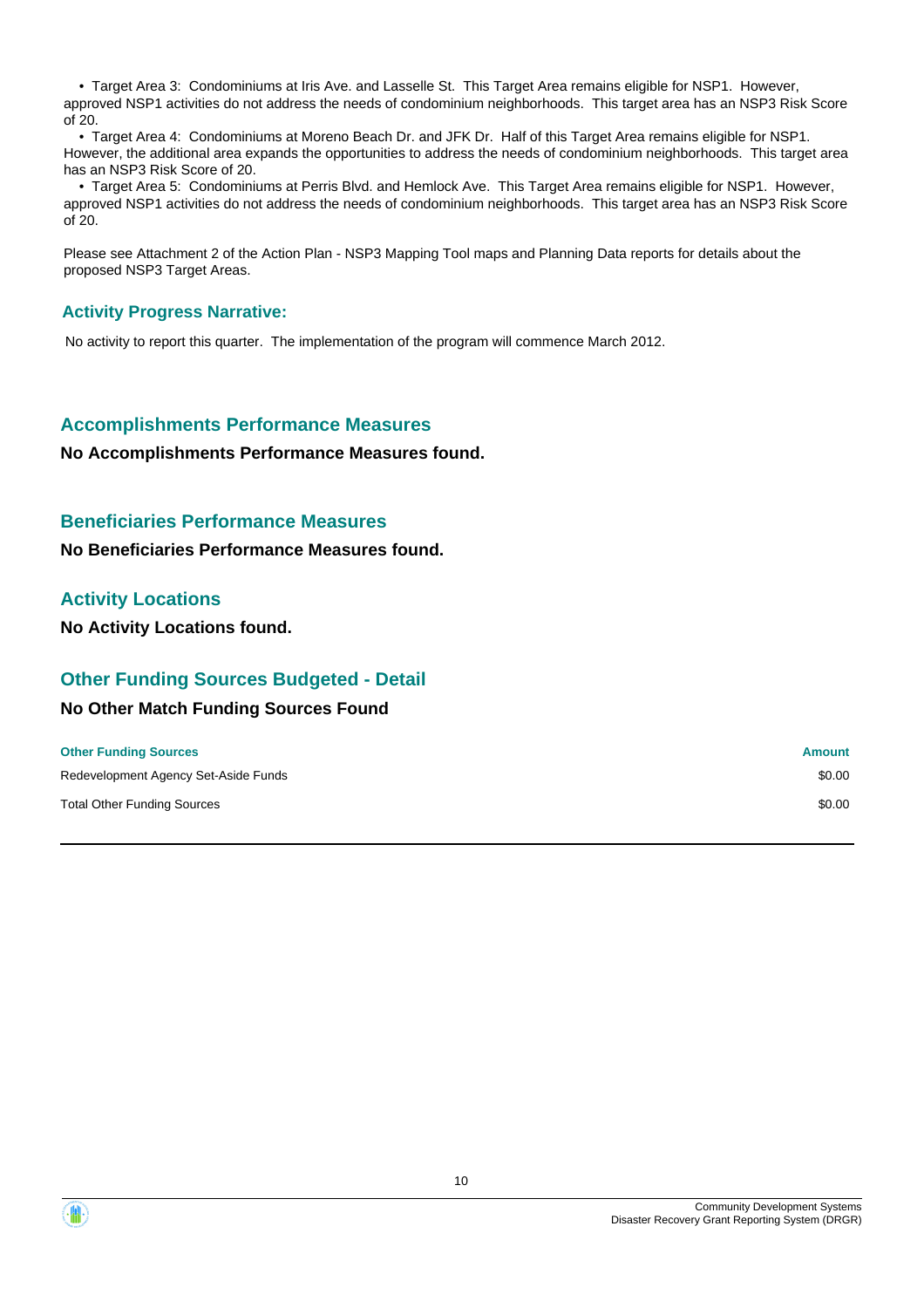# **Grantee Activity Number: Activity Title:**

### **NSP3-2 Neighborhood Stabilization Homeownership Program**

#### **Activitiy Category:**

Homeownership Assistance to low- and moderate-income Under Way

#### **Project Number:**

NSP3-2

#### **Projected Start Date:**

03/07/2011

#### **Benefit Type:** Direct ( HouseHold )

# **National Objective:**

# **Activity Status: Projected End Date: Completed Activity Actual End Date:** 03/07/2014 12/31/2012 **Responsible Organization: Project Title:** Financing Mechanism

NSP Only - LMMI City of Moreno Valley, Economic Development Department

| <b>Overall</b>                                         | <b>Oct 1 thru Dec 31, 2011</b> | <b>To Date</b> |
|--------------------------------------------------------|--------------------------------|----------------|
| <b>Total Projected Budget from All Sources</b>         | N/A                            | \$300,000.00   |
| <b>Total Budget</b>                                    | \$0.00                         | \$300,000.00   |
| <b>Total Obligated</b>                                 | \$0.00                         | \$0.00         |
| <b>Total Funds Drawdown</b>                            | \$0.00                         | \$0.00         |
| <b>Program Funds Drawdown</b>                          | \$0.00                         | \$0.00         |
| <b>Program Income Drawdown</b>                         | \$0.00                         | \$0.00         |
| <b>Program Income Received</b>                         | \$0.00                         | \$0.00         |
| <b>Total Funds Expended</b>                            | \$0.00                         | \$0.00         |
| City of Moreno Valley, Economic Development Department | \$0.00                         | \$0.00         |
| <b>Match Contributed</b>                               | \$0.00                         | \$0.00         |

### **Activity Description:**

This activity will provide for acquisition, rehabilitation, and resale of vacant and abandoned homes by income-eligible households (up to 120% area median income) via a tailored version of the City's existing first time homebuyer assistance program. The tenure of the beneficiaries is homeownership and the terms of assistance will be in the form of a 30 year deferred, silent second, "soft" loan, with zero interest rate (no monthly payments due, and a proportionate equity share mechanism in lieu of interest).

In this activity, the income-qualified homebuyers will acquire properties directly. The City will not hold ownership under this activity, but will ensure the appraisal requirements are met and required discounts are provided to the NSP homebuyer. Under the program, the responsibility of meeting the City's Housing Quality Standards (HQS, for more information please refer to the Definitions, Section C) shall be placed on the homebuyer and NSHP funds may be used to fund homebuyer rehabilitation work. The City will educate lenders and local realtors regarding the HQS. The property will be inspected by a City Building Inspector at time of sale to ensure the HQS are met.

Affordability covenants will be recorded against each property for a 15 year term. For more information on affordability covenant terms, please refer to page 9. The "soft second" component encourages income-eligible homeowners to remain in the NSP affordable unit. The loan will be forgiven at the expiration of the affordability period. Continued affordability will be ensured via a monitoring process to be conducted by City staff. Should the household, sell or transfer the property before the affordability period expires, the City will collect an equity share. In other words, if the NSP assisted property is sold or transferred, the City will then be entitled to a share of the gain on sale in addition to the original amount loaned. The gain of sale returned to the City will not exceed the total investment made into the property by the city.

### **Location Description:**

To ensure that NSP3 funds will be utilized to address foreclosures in areas of greatest need, Moreno Valley proposes to

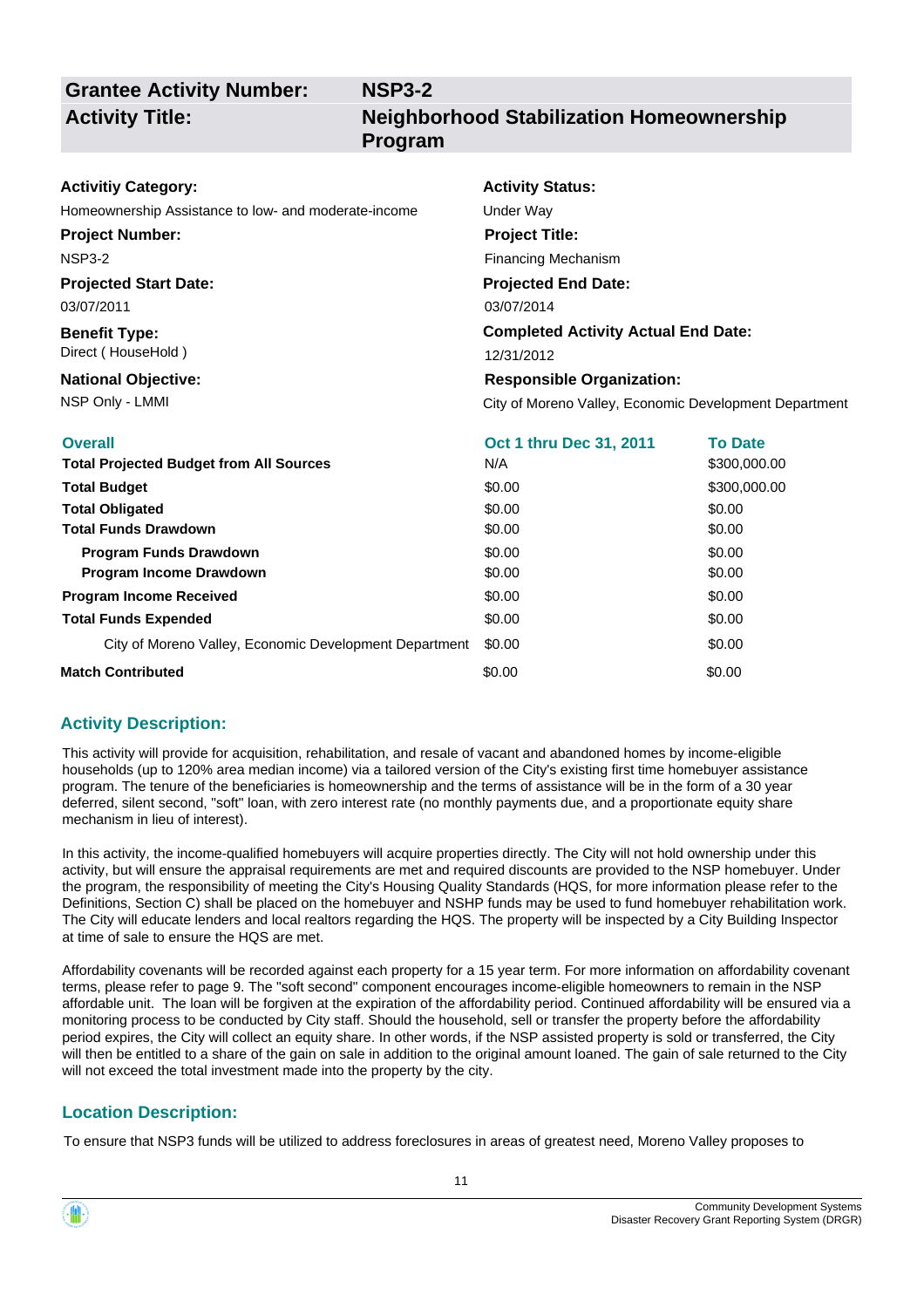implement the ARR activity in the Target Areas described in Section A of the Action Plan and restated below (all proposed areas have a HUD Foreclosure Risk Score of "20"):

 • Target Area 1: Bounded by Sunnymead Blvd., Frederick St., Dracaea Ave., and Graham St., this area was determined ineligible by HUD for NSP1 funds but now has an NSP3 Risk Score of 20.

 • Target Area 2: AMENDED TO INCLUDE THE AREA BOUNDED BY EUCALYPTUS AVE., KITCHING ST., COTTONWOOD AVE., AND MORRISON ST., this area was determined ineligible by HUD for NSP1 funds but now has an NSP3 Risk Score of 20.

 • Target Area 3: Condominiums at Iris Ave. and Lasselle St. This Target Area remains eligible for NSP1. However, approved NSP1 activities do not address the needs of condominium neighborhoods. This target area has an NSP3 Risk Score of 20.

 • Target Area 4: Condominiums at Moreno Beach Dr. and JFK Dr. Half of this Target Area remains eligible for NSP1. However, the additional area expands the opportunities to address the needs of condominium neighborhoods. This target area has an NSP3 Risk Score of 20.

 • Target Area 5: Condominiums at Perris Blvd. and Hemlock Ave. This Target Area remains eligible for NSP1. However, approved NSP1 activities do not address the needs of condominium neighborhoods. This target area has an NSP3 Risk Score of 20.

Please see Attachment 2 of Action Plan - NSP3 Mapping Tool maps and Planning Data reports for details about the proposed NSP3 Target Areas.

#### **Activity Progress Narrative:**

No activity to report this quarter. The implementation of the program will commence March 2012.

### **Accomplishments Performance Measures**

#### **No Accomplishments Performance Measures found.**

### **Beneficiaries Performance Measures**

**No Beneficiaries Performance Measures found.**

### **Activity Locations**

**No Activity Locations found.**

### **Other Funding Sources Budgeted - Detail**

**Match Sources Amount** Private Lender \$1,500,000.00 Subtotal Match Sources

#### **Other Funding Sources Amount Amount Amount Amount Amount Amount Amount**

No Other Funding Sources Found Total Other Funding Sources

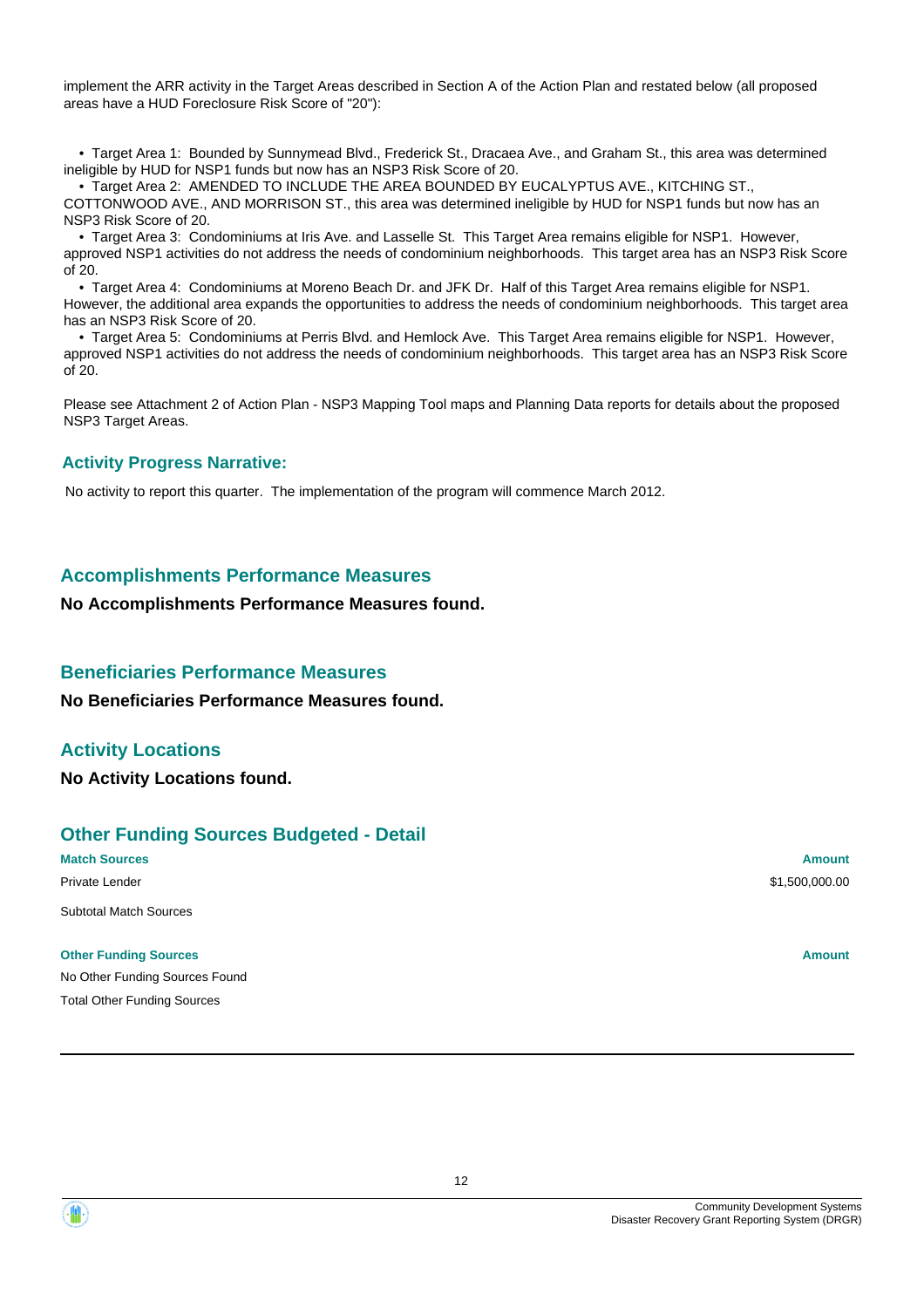| <b>Grantee Activity Number:</b>                        | <b>NSP3-3</b>     |                                                        |                |
|--------------------------------------------------------|-------------------|--------------------------------------------------------|----------------|
| <b>Activity Title:</b>                                 | <b>Demolition</b> |                                                        |                |
|                                                        |                   |                                                        |                |
| <b>Activitiy Category:</b>                             |                   | <b>Activity Status:</b>                                |                |
| <b>Clearance and Demolition</b>                        |                   | Under Way                                              |                |
| <b>Project Number:</b>                                 |                   | <b>Project Title:</b>                                  |                |
| <b>NSP3-3</b>                                          |                   | Demolition                                             |                |
| <b>Projected Start Date:</b>                           |                   | <b>Projected End Date:</b>                             |                |
| 03/07/2011                                             |                   | 03/07/2014                                             |                |
| <b>Benefit Type:</b>                                   |                   | <b>Completed Activity Actual End Date:</b>             |                |
| ( )                                                    |                   | 12/31/2011                                             |                |
| <b>National Objective:</b>                             |                   | <b>Responsible Organization:</b>                       |                |
| NSP Only - LMMI                                        |                   | City of Moreno Valley, Economic Development Department |                |
| <b>Overall</b>                                         |                   | Oct 1 thru Dec 31, 2011                                | <b>To Date</b> |
| <b>Total Projected Budget from All Sources</b>         |                   | N/A                                                    | \$50,000.00    |
| <b>Total Budget</b>                                    |                   | \$0.00                                                 | \$50,000.00    |
| <b>Total Obligated</b>                                 |                   | \$0.00                                                 | \$0.00         |
| <b>Total Funds Drawdown</b>                            |                   | \$0.00                                                 | \$0.00         |
| <b>Program Funds Drawdown</b>                          |                   | \$0.00                                                 | \$0.00         |
| Program Income Drawdown                                |                   | \$0.00                                                 | \$0.00         |
| <b>Program Income Received</b>                         |                   | \$0.00                                                 | \$0.00         |
| <b>Total Funds Expended</b>                            |                   | \$0.00                                                 | \$0.00         |
| City of Moreno Valley, Economic Development Department |                   | \$0.00                                                 | \$0.00         |
| <b>Match Contributed</b>                               |                   | \$0.00                                                 | \$0.00         |

### **Activity Description:**

This activity will provide for the demolition of vacant, foreclosed and abandoned single and multi-family residences by the City in cooperation with residential development partners. Properties that present blight, pose health and safety hazards, and are comprised of illegal structures will be acquired at a discounted rate of at least 1% below appraised value and demolished. Upon completion of the demolition, the land will be added to and maintained through the land bank established by the City as part of the eligible the Program's land banking activity described in further detail below. The land will be redeveloped to create affordable homeownership opportunities for income-eligible households earning up to 50% area median income (LH25) and 120% area median income (LMMH), at a later date.

### **Location Description:**

To ensure that NSP3 demolition funds will be utilized to address foreclosures in areas of greatest need, Moreno Valley proposes to implement the Demolition activity in Target Areas 1 and 2 only, described in Section A and restated below (both proposed areas have a HUD Foreclosure Risk Score of "20"):

 • Target Area 1: Bounded by Sunnymead Blvd., Frederick St., Dracaea Ave., and Graham St., this area was determined ineligible by HUD for NSP1 funds but now has an NSP3 Risk Score of 20.

 • Target Area 2: AMENDED TO INCLUDE THE AREA BOUNDED BY EUCALYPTUS AVE., KITCHING ST., COTTONWOOD AVE., AND MORRISON ST., this area was determined ineligible by HUD for NSP1 funds but now has an NSP3 Risk Score of 20.

Please see Attachment 2 of the Action Plan Substantial Amendment - NSP3 Mapping Tool maps and Planning Data reports for details about the proposed NSP3 Target Areas.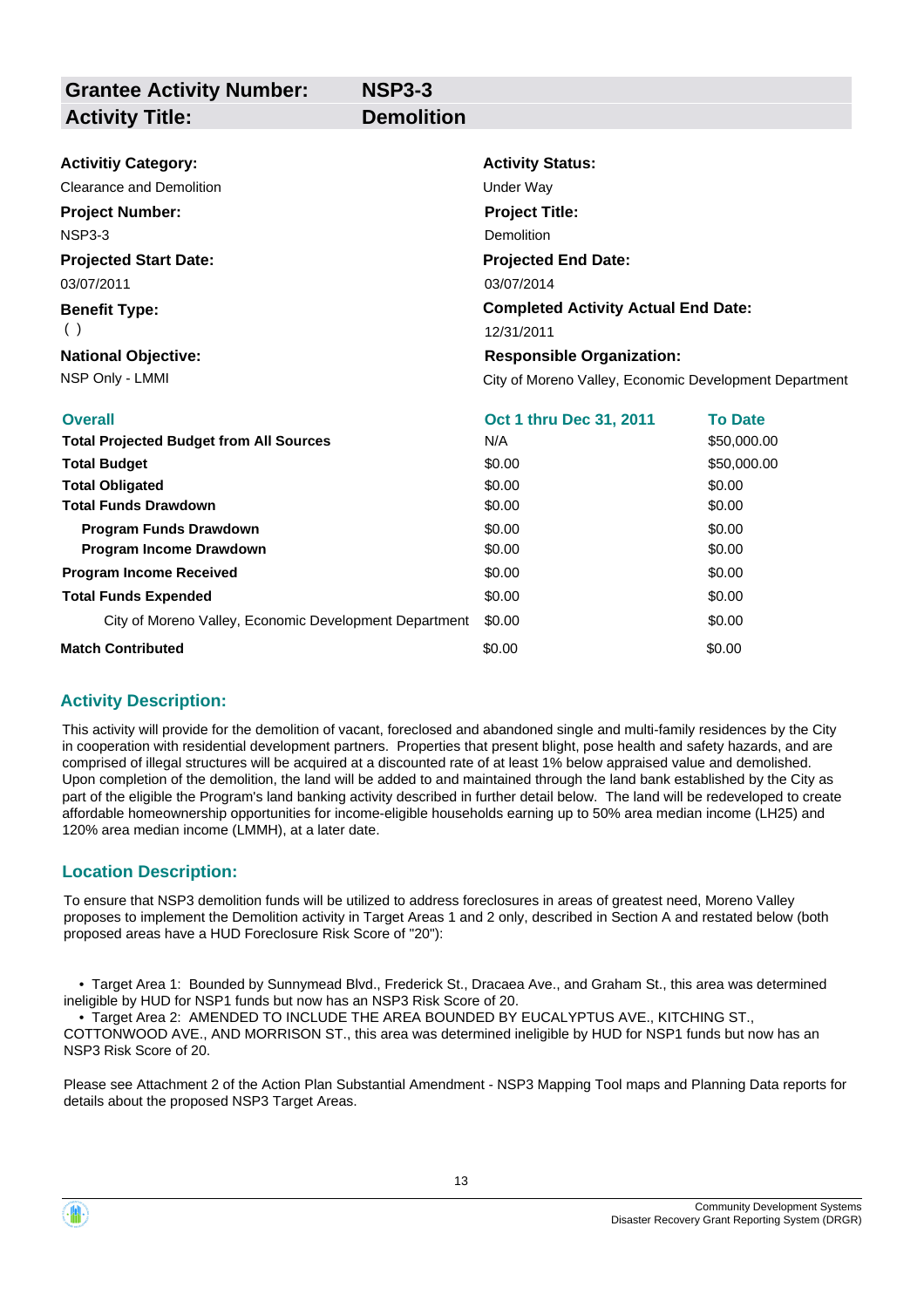### **Activity Progress Narrative:**

No activity to report this quarter. The implementation of the program will commence March 2012.

### **Accomplishments Performance Measures**

|                                       | <b>This Report Period</b> | <b>Cumulative Actual Total / Expected</b> |
|---------------------------------------|---------------------------|-------------------------------------------|
|                                       | <b>Total</b>              | <b>Total</b>                              |
| # of Properties                       | 0                         | 0/5                                       |
| # of buildings (non-residential)      | 0                         | 0/5                                       |
| # of Public Facilities                | 0                         | 0/0                                       |
| # of Businesses                       | 0                         | 0/0                                       |
| # of Non-business Organizations       | 0                         | 0/0                                       |
| Activity funds eligible for DREF (Ike | 0                         | 0/0                                       |

|                         | <b>This Report Period</b> | <b>Cumulative Actual Total / Expected</b> |
|-------------------------|---------------------------|-------------------------------------------|
|                         | <b>Total</b>              | Total                                     |
| # of Housing Units      | 0                         | 0/5                                       |
| # of Multifamily Units  | 0                         | 0/0                                       |
| # of Singlefamily Units | 0                         | 0/5                                       |

### **Beneficiaries Performance Measures**

### **No Beneficiaries Performance Measures found.**

### **Activity Locations**

| <b>Address</b>                                                                                | <b>City</b> | <b>County</b> | <b>State</b><br>California | Zip<br>$\overline{\phantom{a}}$ | <b>Status / Accept</b><br>Not Validated / N |
|-----------------------------------------------------------------------------------------------|-------------|---------------|----------------------------|---------------------------------|---------------------------------------------|
| <b>Other Funding Sources Budgeted - Detail</b><br><b>No Other Match Funding Sources Found</b> |             |               |                            |                                 |                                             |
| <b>Other Funding Sources</b><br>No Other Funding Sources Found                                |             |               |                            |                                 | <b>Amount</b>                               |
| <b>Total Other Funding Sources</b>                                                            |             |               |                            |                                 |                                             |



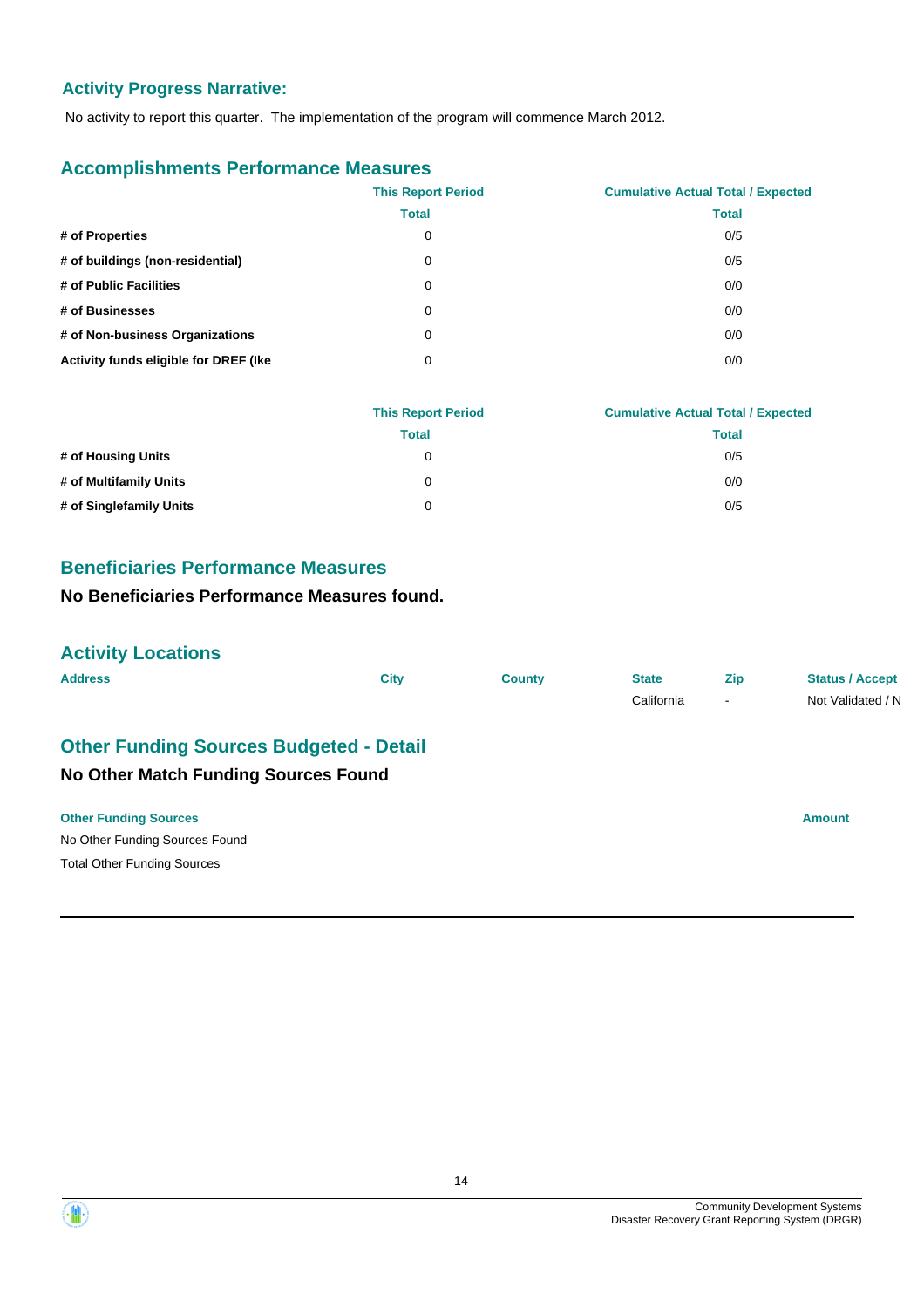**Grantee Activity Number:**

### **NSP3-4 Activity Title: Land Banking**

| <b>Activitiy Category:</b>                     | <b>Activity Status:</b>                    |                                                        |  |  |
|------------------------------------------------|--------------------------------------------|--------------------------------------------------------|--|--|
| Land Banking - Acquisition (NSP Only)          | Under Way                                  |                                                        |  |  |
| <b>Project Number:</b>                         | <b>Project Title:</b>                      |                                                        |  |  |
| NSP3-4                                         | Land Banking                               |                                                        |  |  |
| <b>Projected Start Date:</b>                   | <b>Projected End Date:</b>                 |                                                        |  |  |
| 03/07/2011                                     | 03/07/2014                                 |                                                        |  |  |
| <b>Benefit Type:</b>                           | <b>Completed Activity Actual End Date:</b> |                                                        |  |  |
| Area ()                                        | 12/31/2011                                 |                                                        |  |  |
| <b>National Objective:</b>                     | <b>Responsible Organization:</b>           |                                                        |  |  |
| NSP Only - LMMI                                |                                            | City of Moreno Valley, Economic Development Department |  |  |
| <b>Overall</b>                                 | Oct 1 thru Dec 31, 2011                    | <b>To Date</b>                                         |  |  |
| <b>Total Projected Budget from All Sources</b> | N/A                                        | \$100,000.00                                           |  |  |
| <b>Total Budget</b>                            | \$0.00                                     | \$100,000.00                                           |  |  |
| <b>Total Obligated</b>                         | \$0.00                                     | \$0.00                                                 |  |  |
| <b>Total Funds Drawdown</b>                    | \$0.00                                     | \$0.00                                                 |  |  |
| Program Funds Drawdown                         | \$0.00                                     | \$0.00                                                 |  |  |
| Program Income Drawdown                        | \$0.00                                     | \$0.00                                                 |  |  |
| <b>Program Income Received</b>                 | \$0.00                                     | \$0.00                                                 |  |  |
| <b>Total Funds Expended</b>                    | \$0.00                                     | \$0.00                                                 |  |  |
|                                                |                                            |                                                        |  |  |

# **Match Contributed**

#### **Activity Description:**

This activity provides for the acquisition of undeveloped parcels located within the designated Target Areas to eliminate the blight caused by underutilized land. In accordance with NSP3 regulations, the properties will be acquired with a minimum 1% discount off the appraised value. The undeveloped parcels will be held in and maintained through the land bank that will be established through the Program. The parcels will be developed at a later date to create affordable homeownership opportunities to income-eligible households earning up to 50% area median income (LH25%) and income-eligible households earning up to 120% area median income (LMMH). The funds budgeted for this activity will also be used to maintain the properties that have been rendered vacant as a result of Activity 3 - Demolition, as described above. The City will focus its land banking efforts in Target Areas 1 and 2, as described above.

City of Moreno Valley, Economic Development Department \$0.00 \$0.00 \$0.00

\$0.00

#### **Location Description:**

To ensure that land banking funds will be utilized to address foreclosures in areas of greatest need, Moreno Valley proposes to implement the Land banking activity, when necessary, in Target Areas 1 and 2 only, described in Section A and restated below (both proposed areas have a HUD Foreclosure Risk Score of "20"):

 • Target Area 1: Bounded by Sunnymead Blvd., Frederick St., Dracaea Ave., and Graham St., this area was determined ineligible by HUD for NSP1 funds but now has an NSP3 Risk Score of 20.

 • Target Area 2: AMENDED TO INCLUDE THE AREA BOUNDED BY EUCALYPTUS AVE., KITCHING ST., COTTONWOOD AVE., AND MORRISON ST., this area was determined ineligible by HUD for NSP1 funds but now has an NSP3 Risk Score of 20.

Please see Attachment 2 of the Action Plan Substantial Amendment - NSP3 Mapping Tool maps and Planning Data reports for details about the proposed NSP3 Target Areas.

\$0.00

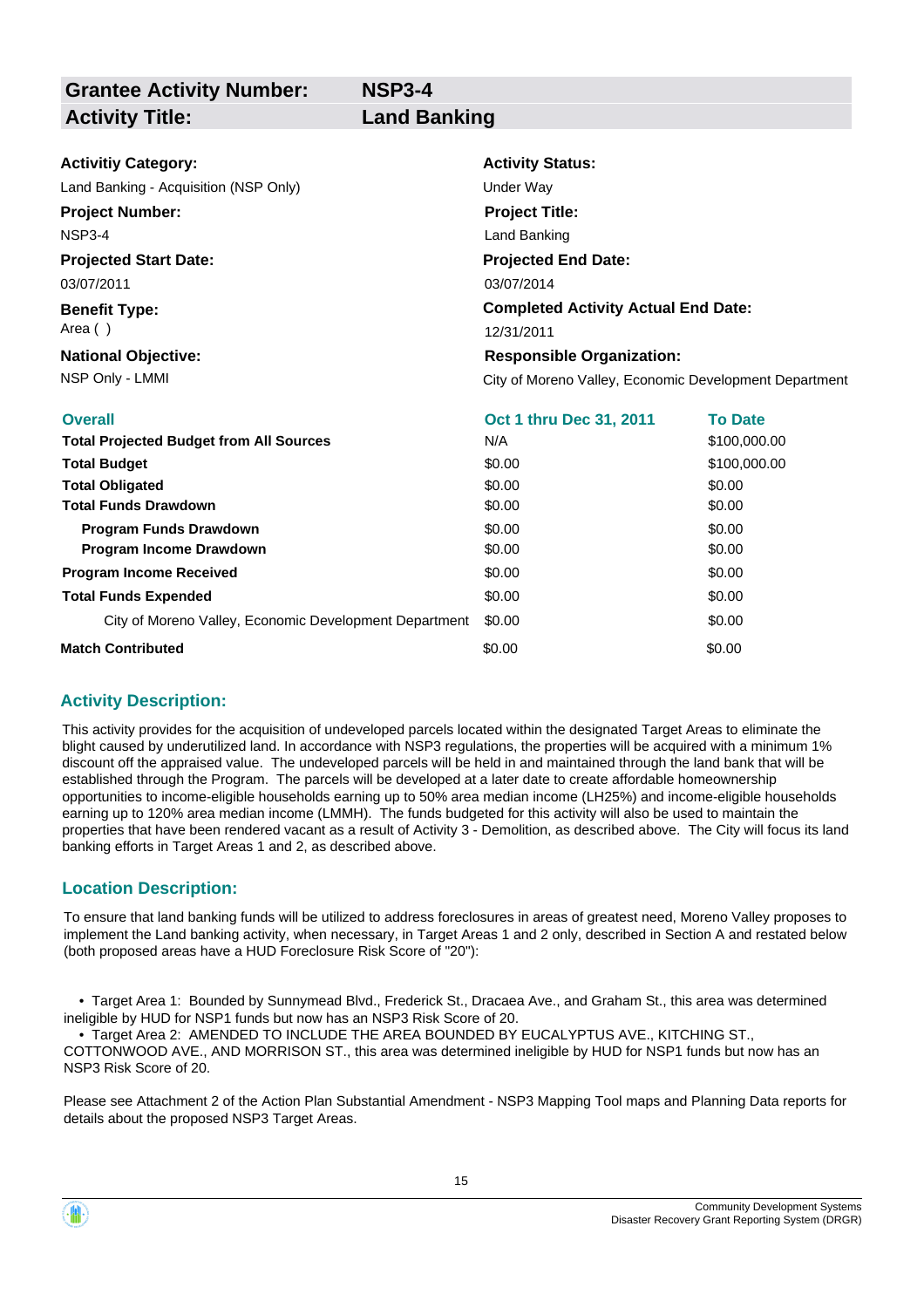### **Activity Progress Narrative:**

No activity to report this quarter. The implementation of the program will commence March 2012.

### **Accomplishments Performance Measures**

|                         | <b>This Report Period</b> | <b>Cumulative Actual Total / Expected</b> |
|-------------------------|---------------------------|-------------------------------------------|
|                         | <b>Total</b>              | <b>Total</b>                              |
| # of Properties         | 0                         | 0/6                                       |
|                         | <b>This Report Period</b> | <b>Cumulative Actual Total / Expected</b> |
|                         | <b>Total</b>              | <b>Total</b>                              |
| # of Housing Units      | 0                         | 0/6                                       |
| # of Multifamily Units  | 0                         | 0/0                                       |
| # of Singlefamily Units | 0                         | 0/6                                       |

### **Beneficiaries Performance Measures**

### **No Beneficiaries Performance Measures found.**

| <b>Activity Locations</b>                      |             |               |              |                |                        |
|------------------------------------------------|-------------|---------------|--------------|----------------|------------------------|
| <b>Address</b>                                 | <b>City</b> | <b>County</b> | <b>State</b> | Zip            | <b>Status / Accept</b> |
|                                                |             |               | California   | $\blacksquare$ | Not Validated / N      |
| <b>Other Funding Sources Budgeted - Detail</b> |             |               |              |                |                        |
| No Other Match Funding Sources Found           |             |               |              |                |                        |
| <b>Other Funding Sources</b>                   |             |               |              |                | <b>Amount</b>          |
| No Other Funding Sources Found                 |             |               |              |                |                        |
| <b>Total Other Funding Sources</b>             |             |               |              |                |                        |



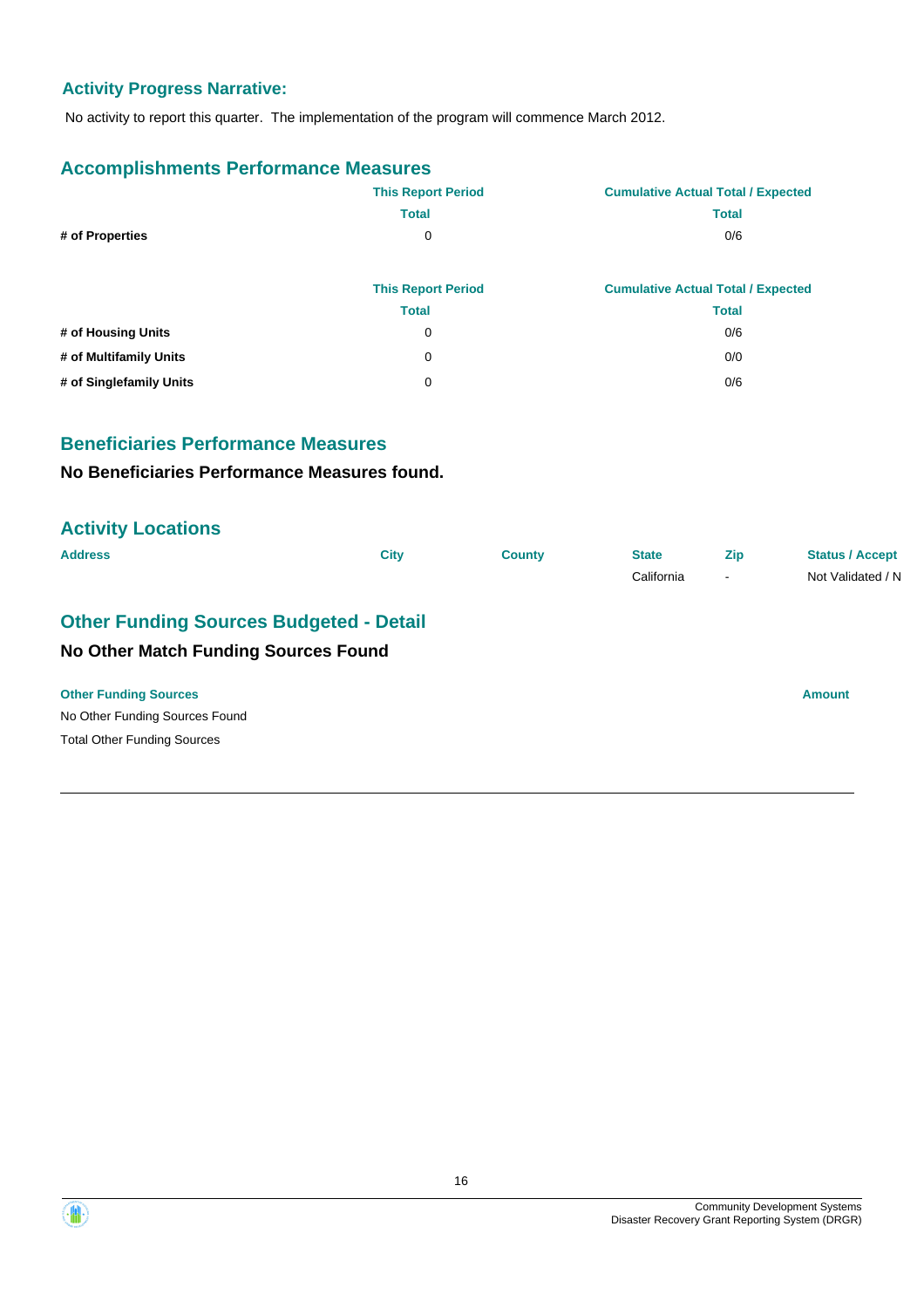**Grantee Activity Number: Activity Title:** Redevelopment

**NSP3-5**

#### **Activitiy Category:**

Rehabilitation/reconstruction of residential structures Under Way

**Project Number:**

NSP3-5

**Projected Start Date:**

03/07/2011

**Benefit Type:** Direct ( HouseHold )

# **National Objective:**

### **Activity Status:**

**Project Title:**

Redevelopment

**Projected End Date:**

03/07/2014

#### **Completed Activity Actual End Date:**

12/31/2011

### **Responsible Organization:**

NSP Only - LMMI **NATURE 2018** City of Moreno Valley, Economic Development Department

| <b>Overall</b>                                         | <b>Oct 1 thru Dec 31, 2011</b> | <b>To Date</b> |
|--------------------------------------------------------|--------------------------------|----------------|
| <b>Total Projected Budget from All Sources</b>         | N/A                            | \$200,000.00   |
| <b>Total Budget</b>                                    | \$0.00                         | \$200,000.00   |
| <b>Total Obligated</b>                                 | \$0.00                         | \$0.00         |
| <b>Total Funds Drawdown</b>                            | \$0.00                         | \$0.00         |
| <b>Program Funds Drawdown</b>                          | \$0.00                         | \$0.00         |
| <b>Program Income Drawdown</b>                         | \$0.00                         | \$0.00         |
| <b>Program Income Received</b>                         | \$0.00                         | \$0.00         |
| <b>Total Funds Expended</b>                            | \$0.00                         | \$0.00         |
| City of Moreno Valley, Economic Development Department | \$0.00                         | \$0.00         |
| <b>Match Contributed</b>                               | \$0.00                         | \$0.00         |

### **Activity Description:**

This activity is for the redevelopment of vacant sites or demolished sites for future development to provide housing to incomeeligible households earning up to 120%. The City will focus its redevelopment efforts in Target Areas 1 and 2, as defined above. In addition, the City will leverage the NSP 3 funds with other funding sources (i.e. HOME and RDA Set-Aside funds) to maximize the effectiveness of the activity. The City will partner with various development partners to create affordable homeownership opportunities for income-eligible households earning up to 120% AMI by redeveloping vacant properties held in the City's land bank.

### **Location Description:**

This activity will focus on Target Areas 1 and 2, as defined below:

 • Target Area 1: Bounded by Sunnymead Blvd., Frederick St., Dracaea Ave., and Graham St., this area was determined ineligible by HUD for NSP1 funds but now has an NSP3 Risk Score of 20.

 • Target Area 2: AMENDED TO INCLUDE THE AREA BOUNDED BY EUCALYPTUS AVE., KITCHING ST., COTTONWOOD AVE., AND MORRISON ST., this area was determined ineligible by HUD for NSP1 funds but now has an NSP3 Risk Score of 20.

### **Activity Progress Narrative:**

No activity to report. Implementation of the program will commence March 2012.

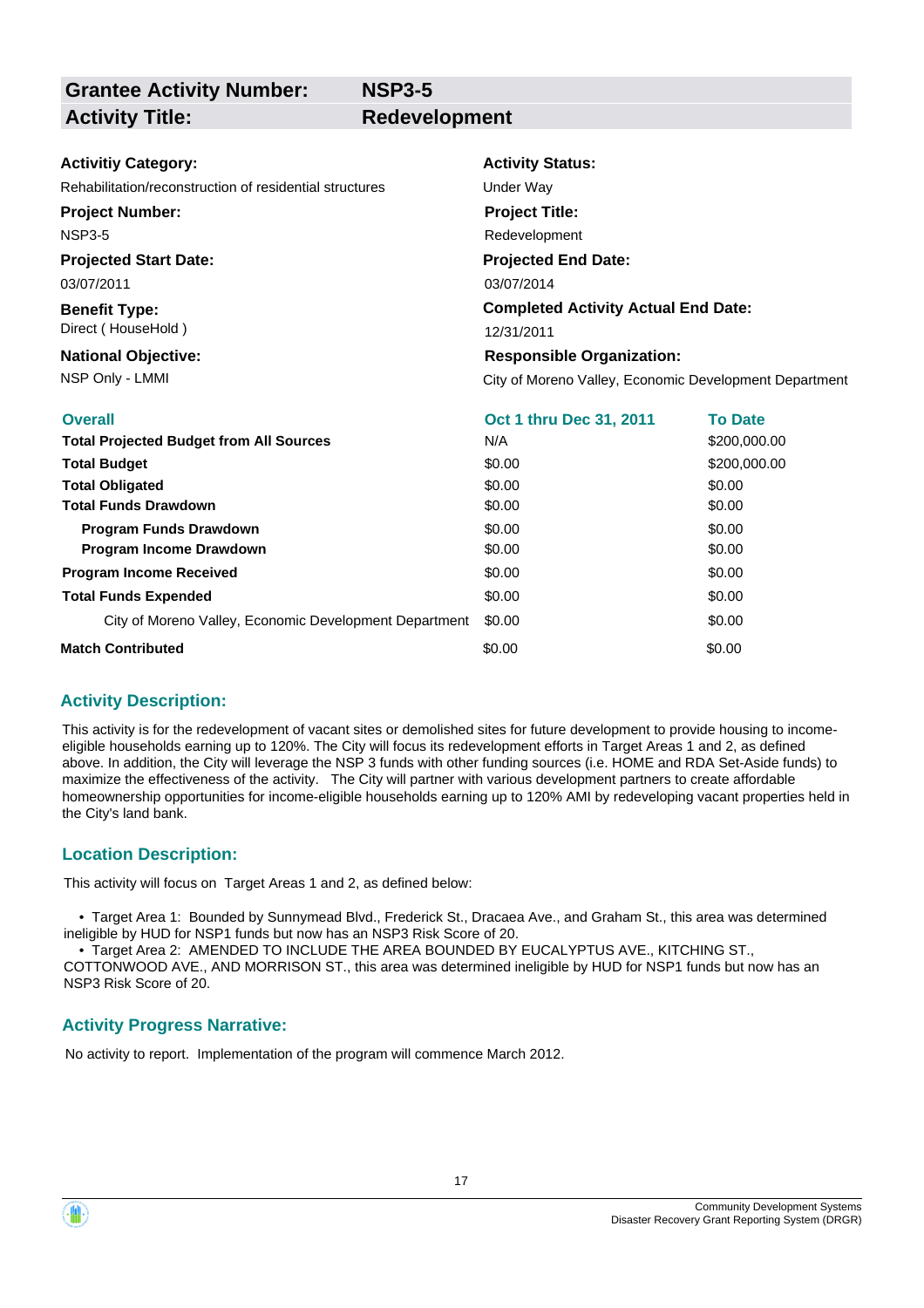### **Accomplishments Performance Measures**

**No Accomplishments Performance Measures found.**

### **Beneficiaries Performance Measures**

**No Beneficiaries Performance Measures found.**

### **Activity Locations**

**No Activity Locations found.**

### **Other Funding Sources Budgeted - Detail**

# **No Other Match Funding Sources Found**

No Other Funding Sources Found **Other Funding Sources Amount Amount Amount Amount Amount Amount Amount** Total Other Funding Sources

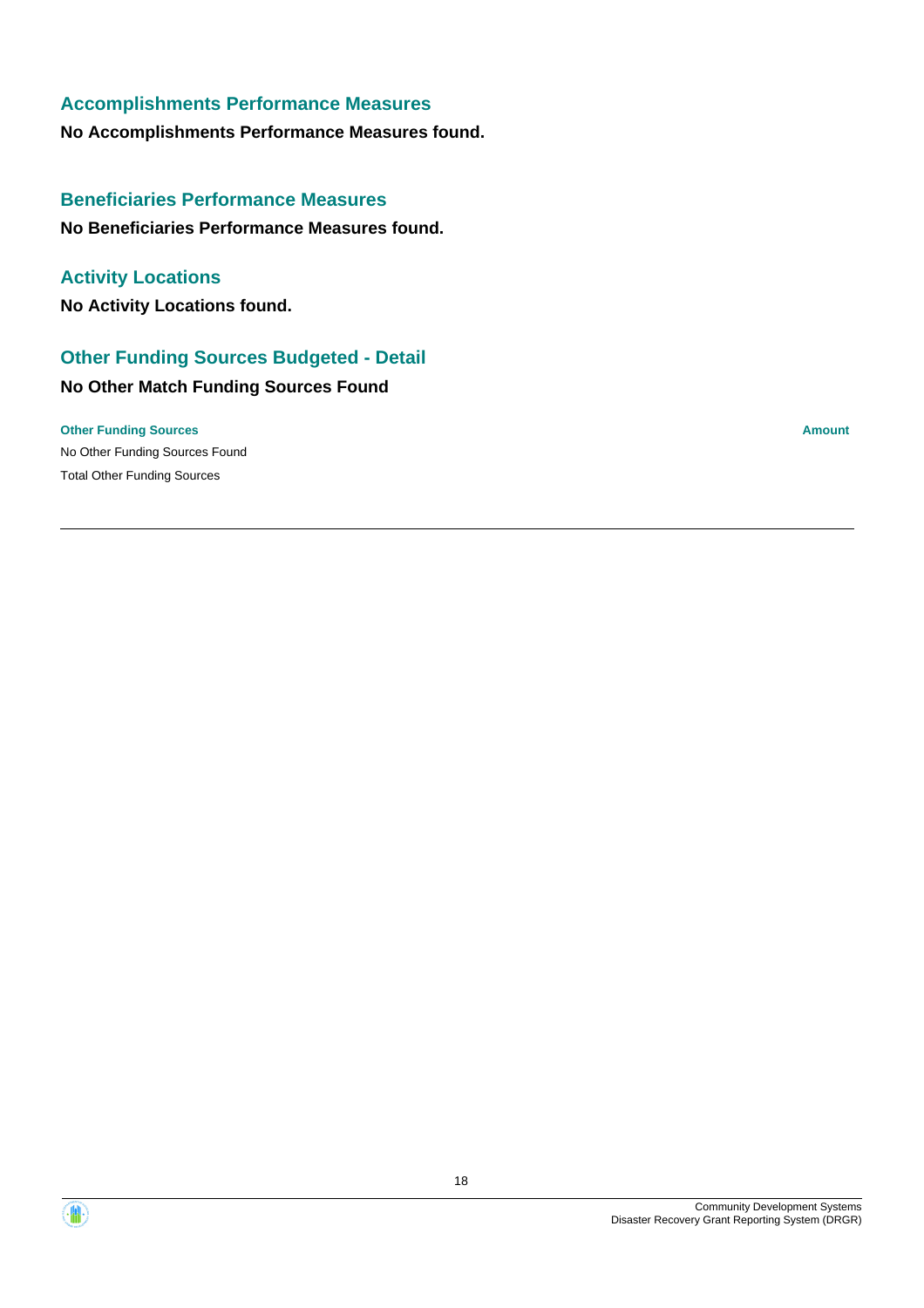# **NSP3-Administration**

| <b>Activitiy Category:</b>                     | <b>Activity Status:</b>                                |                |  |  |
|------------------------------------------------|--------------------------------------------------------|----------------|--|--|
| Administration                                 | Under Way                                              |                |  |  |
| <b>Project Number:</b>                         | <b>Project Title:</b>                                  |                |  |  |
| NSP-Admin.                                     | Administration                                         |                |  |  |
| <b>Projected Start Date:</b>                   | <b>Projected End Date:</b>                             |                |  |  |
| 03/07/2011                                     | 03/07/2014                                             |                |  |  |
| <b>Benefit Type:</b>                           | <b>Completed Activity Actual End Date:</b>             |                |  |  |
| ( )                                            | 12/31/2011                                             |                |  |  |
| <b>National Objective:</b>                     | <b>Responsible Organization:</b>                       |                |  |  |
| N/A                                            | City of Moreno Valley, Economic Development Department |                |  |  |
| <b>Overall</b>                                 | Oct 1 thru Dec 31, 2011                                | <b>To Date</b> |  |  |
| <b>Total Projected Budget from All Sources</b> | N/A                                                    | \$368,779.00   |  |  |
| <b>Total Budget</b>                            | \$0.00                                                 | \$368,779.00   |  |  |
| <b>Total Obligated</b>                         | \$0.00<br>\$0.00                                       |                |  |  |
| <b>Total Eunde Drowdown</b>                    | ድስ ሰሰ<br>ድስ ሰሰ                                         |                |  |  |

| <b>Total Obligated</b>                                 | \$0.00 | \$0.00 |
|--------------------------------------------------------|--------|--------|
| <b>Total Funds Drawdown</b>                            | \$0.00 | \$0.00 |
| <b>Program Funds Drawdown</b>                          | \$0.00 | \$0.00 |
| <b>Program Income Drawdown</b>                         | \$0.00 | \$0.00 |
| <b>Program Income Received</b>                         | \$0.00 | \$0.00 |
| <b>Total Funds Expended</b>                            | \$0.00 | \$0.00 |
| City of Moreno Valley, Economic Development Department | \$0.00 | \$0.00 |
| <b>Match Contributed</b>                               | \$0.00 | \$0.00 |

### **Activity Description:**

City-wide

### **Location Description:**

City of Moreno Valley >Community & Economic Development Department, >Neighborhood Preservation Division >Michele Patterson, Redevelopment & Neighborhood Programs Administrator >Ph. 951-413-3455, E-mail: MicheleP@moval.org >14177 Frederick St., Moreno Valley, CA 92553

### **Activity Progress Narrative:**

No activity to report. Implementation of the program will commence March 2012.

### **Accomplishments Performance Measures**

### **No Accomplishments Performance Measures found.**